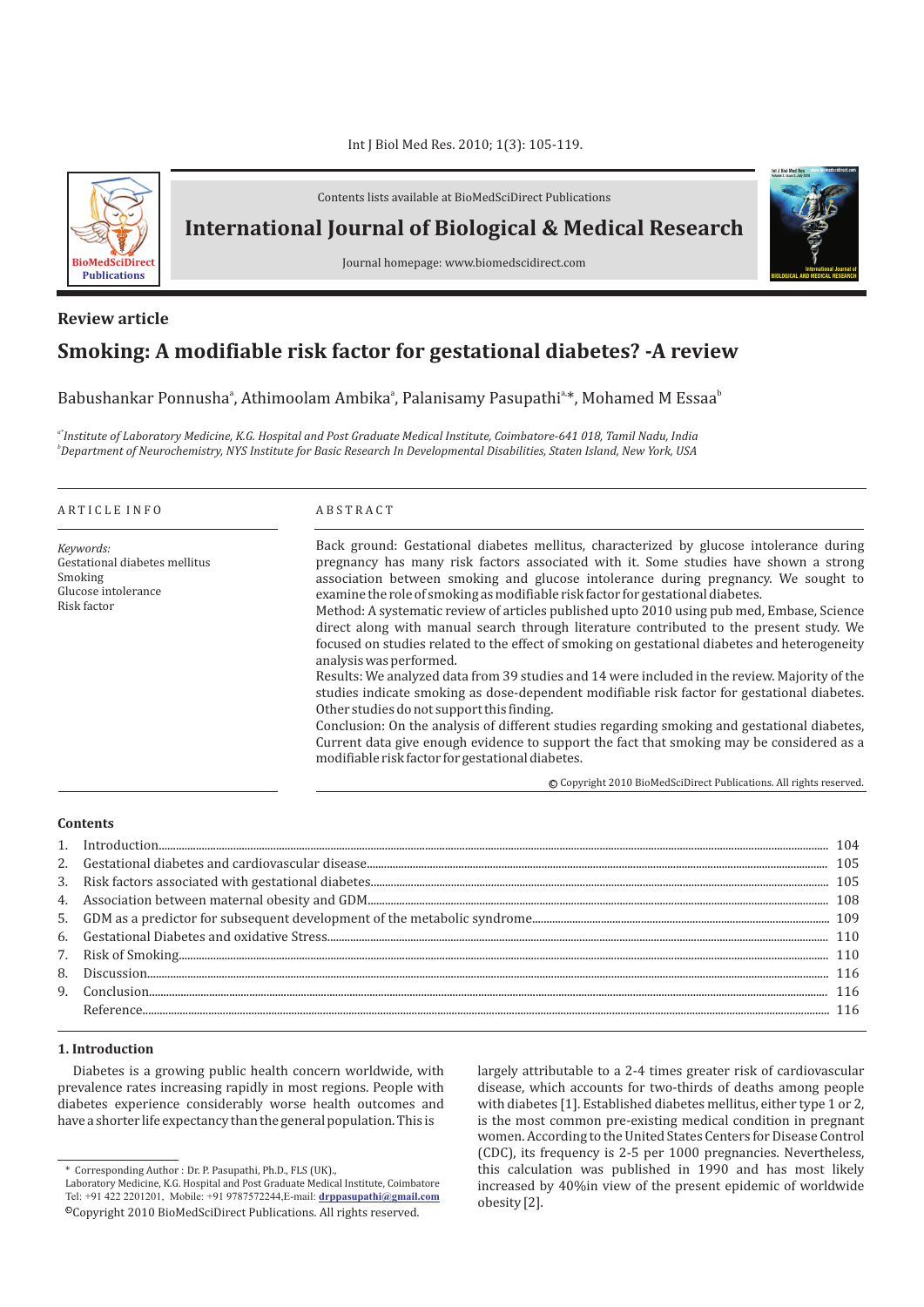(including gestational diabetes and preeclampsia), delivery complications (induction of labour, dystocia and cesarean delivery), and is also associated with increased risks of stillbirth, very preterm birth, and macrosomia.

#### **3.1. Risk related to obesity**

The World Health Organization (WHO) estimated in the year 2000 that as many as 300 million people worldwide were clinically obese. European countries are now following the health compromising trends found in the USA with as many as 30% of adults classified as overweight and obese. Overweight and obesity are defined as abnormal or excessive fat accumulation that may impair health. As a rule, women have more body fat than men, and it is widely agreed that men with >30% body fat and women with>25% body fat are obese. The WHO and the National Institutes of Health define: underweight as a body mass index (BMI; kg/m2)\_18.5, normal weight as a BMI of 18.524.9, overweight as a BMI of2529.9, and obesity as a BMI of \_30. Obesity is further characterized by BMI into class I (3034.9), class II (3539.9), and class III (>40). The WHO's latest reports indicate that in 2005 w1.6 billion adults (aged \_ 15 years) were overweight and at least 400 million adults were obese. This international agency also projects that by 2015; w2.3 billion adults will be overweight and more than 700million will be obese. Results from the latest 20032004 United States National Health and Nutrition Examination Survey (NHANES) indicate that 66.3% of adults are overweight (BMI\_ 25), and 32.2% are obese (BMI \_30). The prevalence of overweight and obesity among adults aged 2074 years in the USA has increased from 47.0% (in the 19761980 survey) to 66.3% (in the 20032004 survey). Over the same period, the prevalence of obesity has doubled among women from 16.5% to 33.2%.

Preterm birth, defined as delivery occurring at less than 37weeks of gestation was studied and results show that from 2004 to 2007, the rate of obesity among older mothers increased slightly from 19.8 to 21.8(p for trend <0.01) and that of preterm from 9.7 to 10.2 (p for trend = 0.1472) (Figure. 1). [9]



Figure. 1. Percentage of obesity and pre term birth among older mothers, 2004-2007. [9]<br>**3.1.3. Obesity and fertility** 

The complications of diabetes affecting the mother and fetus are well known. Maternal complications include preterm labor, pre-eclampsia, nephropathy, birth trauma, cesarean section; and postoperative wound complications, among others. Fetal complications include fetal wastage from early pregnancy loss or congenital anomalies, macrosomia, shoulder dystocia, stillbirth, growth restriction, and hypoglycemia, among others. The presence of obesity among diabetic patients compounds these complications. The nature and type of diabetes-related pregnancy complications were such that the international medical community (WHO and International Diabetes Federation) set

 forth the St Vincent's declaration of 1989, with one of its aims to achieve similar pregnancy outcomes in diabetic and non-diabetic women.

# **3.1.1.The influence of obesity on pregnancy outcome in the non-diabetic patient**

As the prevalence of obesity is increasing, so is the number of women in the reproductive age who are overweight and obese. The average BMI is increasing among all age categories, and women enter pregnancy at higher weights. Women are also more likely to retain gestational weight with each pregnancy. Approximately one third of women of reproductive age in the USA are obese, with no appreciable increase from 1999.Human pregnancy is an insulin-resistant condition by itself. There is a 40- 50% increase in insulin resistance during pregnancy (from pregravid condition). It is now universally acknowledged that maternal overweight and obesity are linked with adverse pregnancy outcome. Maternal complications include hypertension, diabetes, respiratory complications (asthma and sleep apnea), thromboembolic disease, and more frequent cesarean delivery with increased wound infection, endometritis, and anesthetic complications mainly difficulties in intubation and placement of epidural. Newborn complications include congenital malformations, large for-gestational-age infants, stillbirths, shoulder dystocia and long-term complications (obesity and diabetes). Morbidly obese women are prone to even more complications and adverse outcomes .A discussion of these complications should be the balance between the benefit/risk ratio of fetal and maternal perspectives [10].

#### **3.1.2. Diet and obesity**

Diet is one of the most important factors associated with the development of type 2 diabetes mellitus. The dietary fat more consistently associated with an increase in the risk of type 2diabetes mellitus is saturated fat. Additionally, low polyunsaturated fat intake, high trans unsaturated fat intake, and high cholesterol intake have all been associated with an increased risk of type 2 diabetes mellitus too. Several previous studies have reported an association between high intake of cholesterol and the risk of type 2 diabetes mellitus. Nevertheless, as cholesterol is only present in products from animal origin, the general view is that this association should be attributed to other components of animal products associated to cholesterol, like saturated fat [11].

Type 2 diabetes mellitus and gestational diabetes mellitus (GDM) share similar risk factors and pathophysiological mechanisms. In fact, women with GDM are at an increased risk of developing type 2 diabetes mellitus. Although diet therapy is a cornerstone of the treatment of GDM, there are few studies relating to the association between dietary intake and glycemic status during pregnancy. None of these studies reported cholesterol dietary intake during pregnancy [12].

Several studies have shown an increased risk of an ovulatory infertility in obese women [odds ratio (OR)]: by mechanisms of hyper androgenism and polycystic ovarian syndrome, which share several pathophysiological characteristics, namely insulin resistance. Although some controversy still exists regarding the effect of obesity in patients who undergo in-vitro fertilization (IVF), three large populationbased retrospective studies have shown lower pregnancy rates in obese patients. Linsten et al [13] reported the results of 8457 IVF patients showing significantly lower birthrate in women with BMI - 27 [OR: 0.67; 95% confidence interval (CI):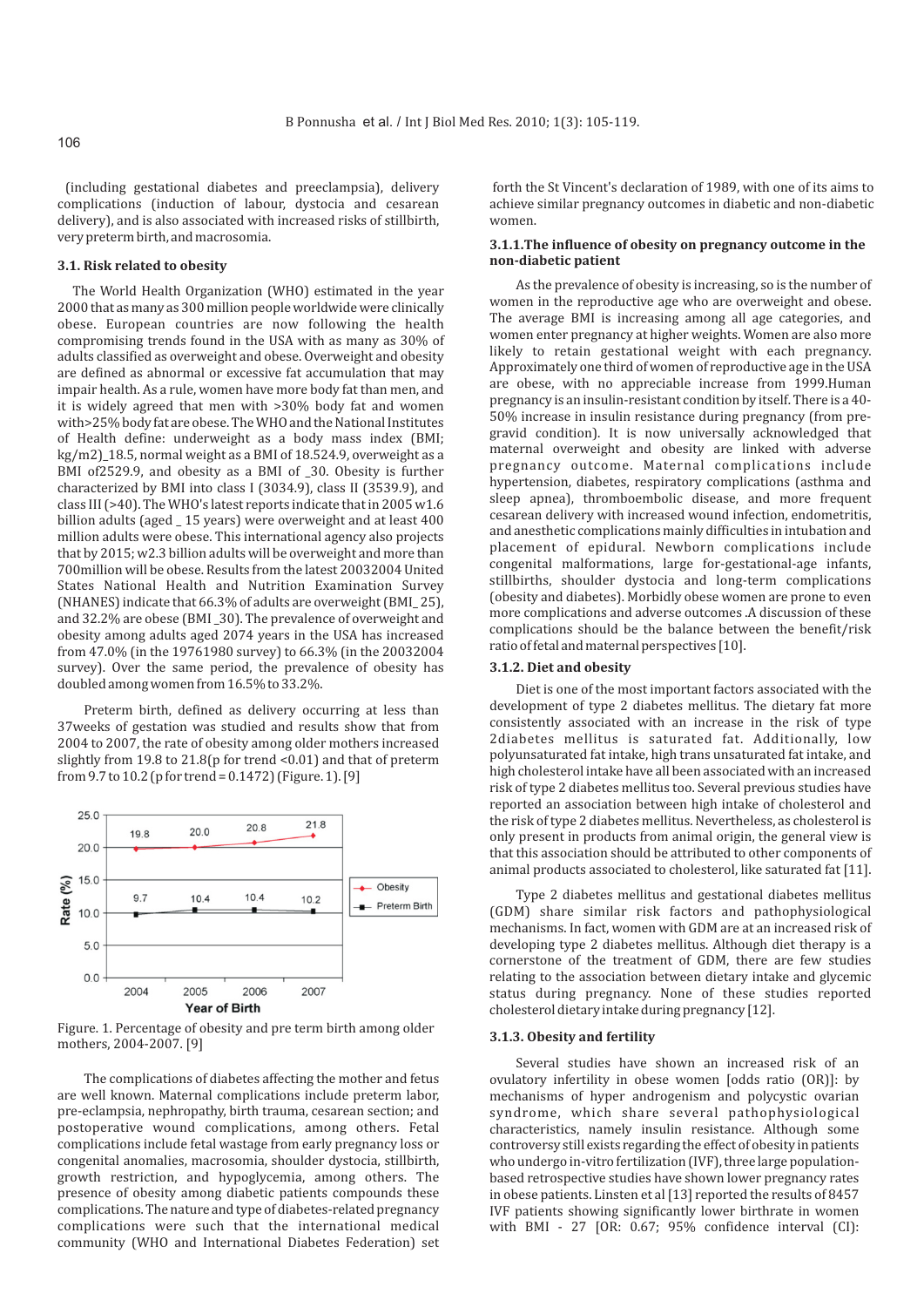Insulin resistance is a major component of type 2 diabetes. In the past decade, the increase in the incidence of type 2 diabetes mellitus has emerged as one of the most challenging health problems in western countries. No overall strategy has been defined to reduce the epidemic [3]. However, it is recommended that all factors associated with insulin resistance should be identified and treated. Interestingly, several studies have shown that insulin sensitivity is impaired in current smokers, which led some investigators to study the relationship between cigarette smoking and diabetes mellitus. Studies in Northern Europe (United-Kingdom, Holland, Sweden), in Japan and in the United States suggest that cigarette smoking can trigger the development of diabetes. However, these populations have very different genetic backgrounds compared to the French population and the incidence of diabetes mellitus is usually higher in these countries than in France. It therefore remains to be demonstrated whether such an association exists in the French population. Moreover, most of these studies were carried out in men, and female populations were rarely studied. Confusing parameters such as weight, hip and waist measurements, alcohol consumption were not systematically evaluated, and the influence of smoking cessation is still a matter of debate [3].

In the United Kingdom Prospective Study (UKPDS) the modifiable risk factors for coronary heart disease in Type 2 diabetes were dyslipidaemia, hyperglycaemia, hypertension and smoking. The dyslipidaemia is characterized by an atherogenic lipoprotein phenotype, with increased triglyceride and low HDLcholesterol concentrations and a preponderance of small, dense LDL particles. It has been suggested that the expression of this phenotype can be explained by increased concentrations of triglyceride rich lipoproteins promoting the cholesterol ester transfer protein (CETP) mediated reciprocal exchange of triglyceride in these lipoproteins for cholesterol esters in LDL and HDL. Thus VLDL, chylomicrons and their remnants become cholesterol ester enriched while LDL and HDL become triglyceride enriched. Hepatic lipase acts preferentially on triglycerideenriched LDL and HDL to produce atherogenic small dense LDL, which are susceptible to oxidation and have poor receptor affinity, and small dense HDL, which have reduced anti-atherogenic potential. Thus hepatic lipase activity may facilitate the generation of an atherogenic lipoprotein phenotype in Type 2 diabetes [3].

#### **2. Gestational diabetes mellitus (GDM)**

Gestational diabetes mellitus (GDM) affects approximately2% to 4% of all pregnant women in the United States each year. Women who have had GDM are at high risk for developing non-gestational diabetes. The objective of this study was to assess the prevalence of modifiable risk factors for developing diabetes among women with previous GDM only [4].

Gestational diabetes mellitus (GDM) is defined as glucose intolerance that is first detected during pregnancy. An increase in the prevalence of GDM has-been reported among pregnant women enrolled in Kaiser Permanente, Colorado (KPCO). It was estimated that the prevalence of GDM among KPCO members doubled from2.1% in 1994 to 4.1% in 2002. Women who have had GDM are at high risk for developing non-gestational diabetes. Research has shown that women with gestational diabetes have a 17% to 63% risk of developing non-gestational diabetes within 5 to 16 years after index pregnancy [4].

# **2.1. Gestational diabetes and cardiovascular disease**

Recently, a great number of data have demonstrated that pregnancy complications, such as pregnancy-induced

hypertension, delivery of pre-term or low-birth-weight babies, spontaneous pregnancy loss are all conditions associated with substantial increase in Cardio vascular Diseases (CVD) risk. It has been hypothesized that either pregnancy complications "resets" the mothers' metabolism adversely so directly increasing future CVD risk, or that unknown preexistent cardiovascular risk factors are exacerbated by the metabolic stress of pregnancy thus contributing to gestational complications. Therefore, the likelihood of pregnancy complications might have clinical implications, becoming an easy, no-cost tool to detect which women should undergo routine CVD assessment. Less attention has been focused on the relationship between gestational diabetes (GDM), a relatively frequent disease, affecting 2-5% of all pregnancies, and CVD in later years. On the other hand, the future risk of developing type2 diabetes in women with previous GDM (pGDM) is well known, ranging from 20 to 60%, depending on the severity of their insulin resistance and plasma glucose reached during pregnancy. It is not known whether women with pGDM, but who do not develop diabetes mellitus and without any other cardiovascular risk factors, show an increased CVD risk than those without gestational hyperglycemia [5].

Studies performed in small cohorts have reported sign of vascular endothelial dysfunction in vitro and in vivo during pregnancies complicated by GDM, and impaired endotheliumdependent vasodilatation, increased common carotid artery stiffness, evidence of sub-clinical inflammation and early vascular dysfunction after delivery.

Markers of endothelial dysfunction, like circulating levels of Eselectin, vascular adhesion molecule-1 (VCAM-1), intercellular adhesion molecule 1 (ICAM-1), and inflammatory parameters, like C-reactive protein (CRP) and interleukin-6 (IL-6) have been reported to be associated with CVD. Moreover, intimal medial thickness (IMT) measurement has been used as a non-invasive surrogate of CVD [6].

Few and contrasting data are available as which indicate the associations between these markers and pGDM. E-selectin and VCAM-1 concentrations were found to be elevated in a small cohort of women with pGDM. Increased levels of inflammatory parameters were associated with pGDM in non-diabetic women post-delivery, but maternal obesity was suggested as a central mediator in the inflammatory response found in gestational hyperglycemia.

#### **3. Risk factors associated with gestational diabetes**

Gestational diabetes mellitus is a heterogeneous disorder characterized by intolerance to carbohydrates and hyperglycemia in varied degrees of intensity, with onset or first diagnosis during pregnancy. The pregnancy is a physiological situation of insulin resistance; therefore, it may be the first moment in a woman's life to test her capacity to respond to a physiological stress and to detect those at greater risk of developing diabetes in the future [7]. Several risk factors for gestational diabetes mellitus such as older age, obesity and family history of diabetes are well known and discussed in the literature. Other factors are still controversial: low birth weight, short stature, smoking, multi parity, race or ethnicity, physical inactivity, gestational weight gain and socioeconomic factors [8].

Studies of pregnancy outcomes among overweight and obese mothers have been published for more than 50 years. Compared with smoking, however, the public health importance of overweight during pregnancy has received less attention. Overweight is associated with pregnancy-related diseases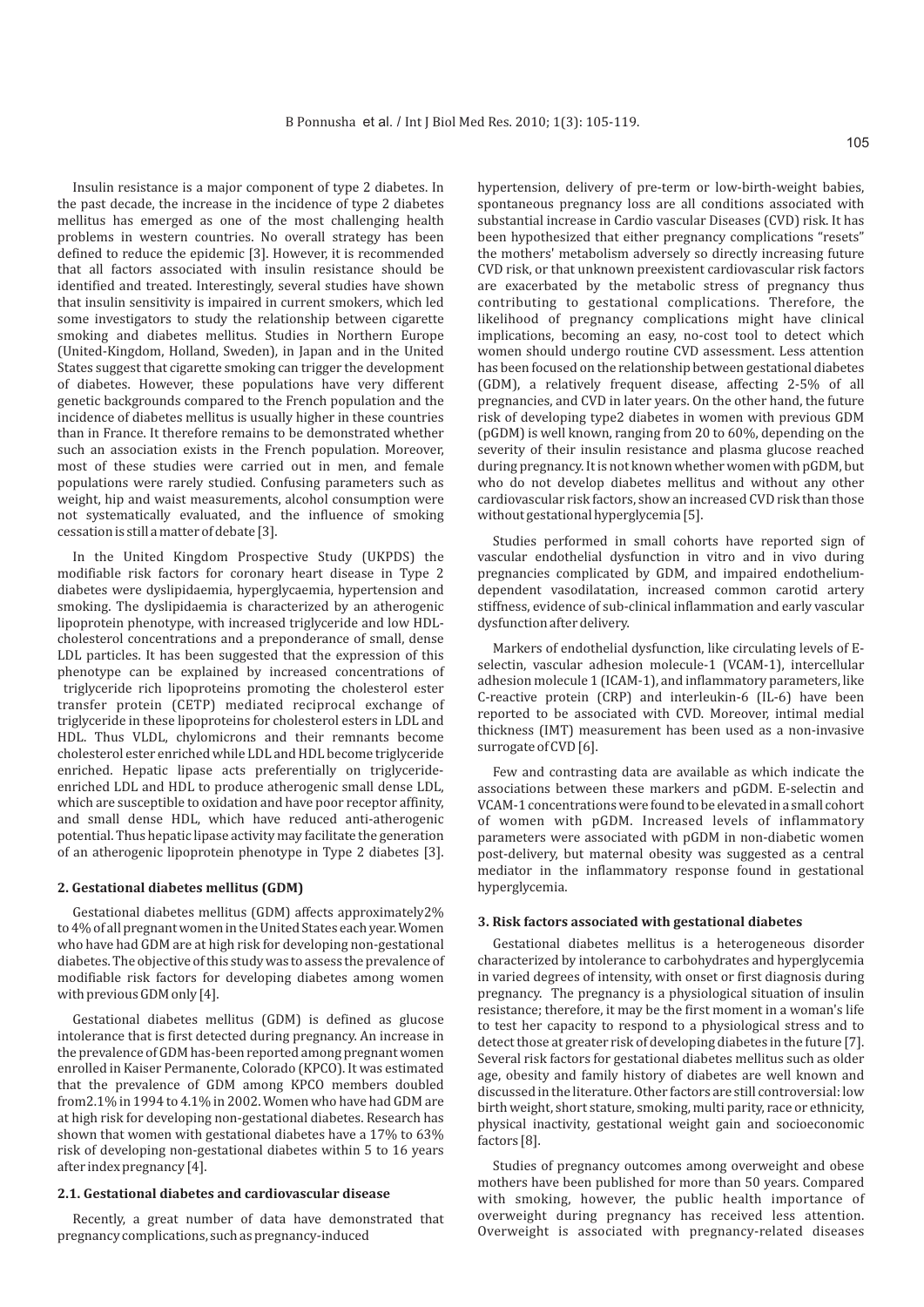0.480.94]. Fedorcsak et al [14] reviewed 5019 IVF cycles and found a lower cumulative live birth rate in the obese group 41.4%versus 50.3% in normal weight women (95% CI: 32.150.7; not significant)  $[15]$ .

#### **3.1.4. Miscarriage and obesity**

Although the relationship between obesity and first trimester miscarriage has been investigated extensively, the results are far from conclusive and require further research. Whereas several Studies suggest that obesity may increase the risk of miscarriage due to adverse influences on the embryo, the endometrium or both, others found no association between miscarriage and Obesity. These studies lack consistency, however, mainly because of the use of different obesity classification systems, which disregard the WHO definition [16].

# **3.1.5. Thromboembolic complications and obesity**

Pregnancy itself is a prothrombotic state with increases in the plasma concentration of coagulation factors I, VII, VllI and X,a decrease in protein S and inhibition of fibrinolysis, resulting in 5-fold increased risk for venous thrombosis. Other factors likely to be important in the etiology of pregnancy-associated vein thromboembolisem (VTE) are advanced maternal age, high parity, operative delivery, pre-eclampsia and obesity. Abdollahi et al [17] evaluated in a case-controlled study, the risk of thrombosis due to overweight and obesity after a first episode of objectively diagnosed thrombosis. Obesity (BMI\_ 30) increased the risk of thrombosis 2 fold. Obese individuals had higher levels of factor VIII and IX, but not of fibrinogen. In addition, the combined effect of obesity and oral contraceptive pills among women aged 15-45years revealed that pill users had a 10-fold increased risk for thrombosis at BMI >25 [18].

# **3.1.6.Hypertension disorders and obesity**

Arterial blood pressure, haemoconcentration and cardiac function are all altered by the hemodynamic changes brought about by obesity. Authors have suggested a 10-fold higher rate of chronic hypertension in obese patients compared to normal weight women. The risk of pregnancy-induced hypertension or preeclampsia is significantly greater if the mother is overweight as assessed by BMI in early pregnancy. Studies suggest a 23-fold increased risk for preeclampsia at BMI >30. Sattar et al [19] reported the results of the risk of hypertensive complications of pregnancy in association with waist circumference of >80 cm in data from 1142 pregnant women. The risk of pregnancy-induced hypertension was 2-fold greater (OR: 1.8; 95% CI: 1.12.9) and pre-eclampsia 3-fold greater (OR: 2.7; 95% CI: 1.16.8) in association with visceral obesity. Waist circumference was demonstrated to be a more sensitive risk marker than BMI. In a study of 287 213 pregnancies, Sebire et al [20] included 176 923 (61.6%) normal weight (BMI 2024.9), 79 014 (27.5%) overweight (BMI 2529.9) and 31 276 (10.9%)obese (BMI\_30) women. Obese women were two to three times more likely to develop proteinuric pre-eclampsia. Birth weight above the 90th percentile was also increased in obese women, as was intrauterine death. Intrapartum complications included an increased rate of induction of labor and delivery by caesarean section. In the postpartum period there was an increased rate of hemorrhage, genital tract infection, urinary tract infection and wound infection. They concluded that maternal obesity carries significant risk for both mother and fetus with risk increasing with the degree of obesity and persisting after accounting for other confounding demographic factors. Bianco et al [21] performed retrospective cohort study of 613 morbidly obese (BMI >35; class II and III) and 11 313 non-obese women. A 4-fold increased risk for pre-eclampsia was reported. There was a 50%

increase in frequency of fetal distress and a 2-fold increase incesarean delivery. Postpartum, obese women had a 3-fold increased incidence of endometritis. Additionally, Stone et al [22] found that the only risk factors associated with the development of severe pre-eclampsia were severe obesity in all patients (OR: 3.5; 95% CI: 1.67.4) and a history of preeclampsiain multiparous patients (OR: 7.2; 95% CI: 2.718.7) [23].

A meta-analysis showed that the risk of pre-eclampsia doubled with each 5–7 kg/m2 increase in pre-pregnancy BMI. This relationship persisted in studies that excluded women with chronic hypertension, diabetes mellitus or multiple gestations, and other confounders. Epidemiological studies have shown a relationship between pregnancies complicated by pre-eclampsia and increased risk of maternal coronary heart disease in later life. The reported increase in the relative risk of death from ischemic heart disease in association with a history of pre-eclampsia/eclampsia is 2-fold. Pre-eclampsia shares many common pathological pathways with ischemic heart disease. The metabolic syndrome explains the influence of obesity on the development of hypertensive disorders and ischemic heart disease, dyslipidemia and coagulation abnormalities.

#### **3.1.7. Birth defects and obesity**

Apart from the increase in failure to detect birth defects in obese women due to difficult interpretation of serum markers (changes in the volume of distribution) and sub optimal visualization of fetal anatomy by ultrasound examination, several studies report factual increase in birth defects among obese women. Waller et al [24] in 1994 first suggested that offspring of obese women were at increased risk of neural tube defects (OR: 1.8; 95% CI: 1.1–3.0), especially spina bifida (2.6; 1.5-4.5). These results have been confirmed in subsequent studies and have also shown increased risks of heart defects (1.18; 1.09-1.27) and omphalocele (3.3; 1.010.3). Because these types of congenital anomalies are often seen with pregestational diabetes, some investigators suggest that many of these obese women may have had undiagnosed type 2diabetes. Neural tube defects are associated with folic acid deficiencies, yet it is inconclusive if such a deficiency is a contributing factor to the increased risk of neural tube defect in obese women. Mojtabai suggested that women with a BMI >30 would need to increase their folate consumption by 350 mg/d to achieve the same folate levels as women with BMI <20 by contrast [25].

#### **3.1.8. Macrosomia and obesity**

Many variables have been associated with fetal overgrowth or macrosomia. Increasingly, maternal pre-gravid weight and decreased pre-gravid insulin sensitivity have been shown to strongly correlate with fetal growth, especially fat mass at birth. Increased maternal insulin resistance may be associated with altered placental function in addition to increased fetoplacental availability of nutrients in late gestation. These nutrients include glucose, but also free fatty acids and amino acids. As a result, women with GDM are at increased risk of having a macrosomic infant; those who are obese with normal glucose tolerance are almost twice as likely to have a macrosomic infant. Morbid obesity (BMI> 35) increases the risk of birth weights >4000 g (OR: 2.1; 95% CI: 1.3–3.2).

Ehrenberg et al [26] reviewed the results of 12950 pregnancies and found that obesity and pre-gestational diabetes both are independently associated with an increased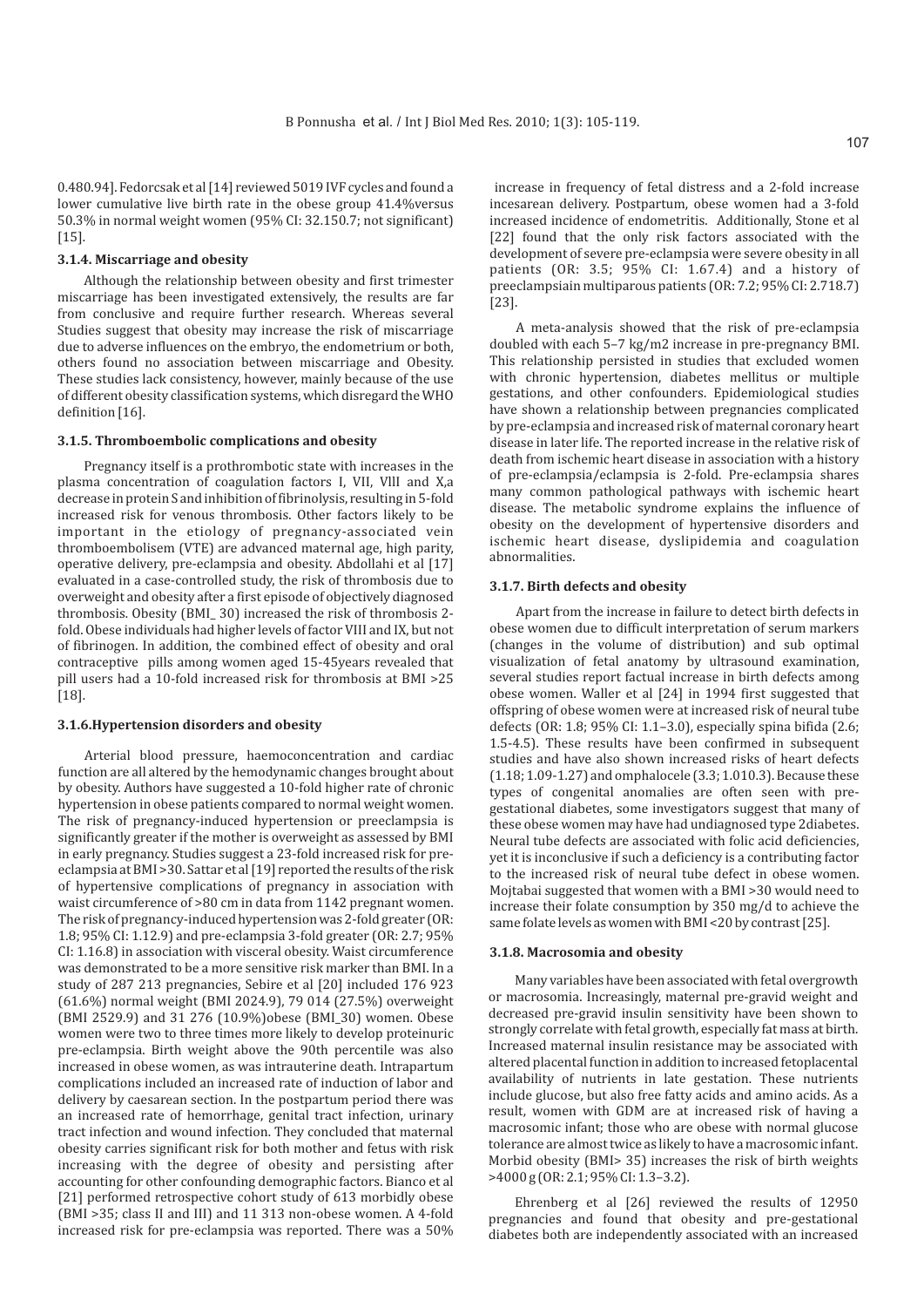risk of macrosomia. After adjusting for confounding risk factors, these authors found that compared with normal BMI subject's obese women were at elevated risk for large-for-gestational-age newborns (LGA) delivery (16.8% vs 10.5%; P < 0.0001), as were overweight women (12.3% versus 10.5%; P ¼0.01). Baeten et al [27] found that the risk of delivering a macrosomic infant was increased (albeit not in a dose-related fashion) with each level of increasing independent of the diagnosis of diabetes [BMI> 30 (OR: 2.1; 95% CI: 1.9-2.4); BMI 25-29.9 (1.5; 1.4-1.6); BMI 20-24.9 (1.2; 1.2-1.3)]. Because the prevalence and frequency of overweight and obese women is nearly 10 times that of gestational diabetes (45% vs4.5%), abnormal maternal body habitus is likely to have the strongest influence on the prevalence of macrosomia. When studying effects of obesity on pregnancy outcome it is often uncertain if adequate screening for GDM has been carried out and therefore it is often difficult to assess if effects are caused by obesity and/or by GDM. In a study by Jensen et al [28] all women with GDM were excluded. They evaluated pregnancy outcome and BMI in glucose-tolerant non-diabetic Danish women. They concluded that the risk of hypertensive complications, cesarean section, induction of labor and macrosomia were all significantly increased in both overweight women (BMI 25.0-29.9) and obese women (BMI> 30.0) compared to women who were of normal weight (BMI18.5-24.9). The frequencies of shoulder dystocia, preterm delivery, and infant morbidity other than macrosomia were not significantly associated with maternal BMI. This population-based study clearly demonstrated that pre-pregnancy overweight and obesity are associated with adverse pregnancy outcome in glucose-tolerant women. This study was unique in that there was no single outcome measure, but rather the influence of different levels of obesity in glucose-tolerant women during pregnancy.

# **3.1.9. Long-term implications of obesity:**

The implications of maternal obesity far surpass intrauterine life, extending into infancy and even adulthood with severe health repercussions. Both the Barker, and fetal insulin hypotheses, has proposed that impaired adult cardiovascular health is programmed in utero by poor fetal nutrition, or by genetically determined reduction of insulin-mediated fetal growth, resulting in the birth of a small infant. Low birth weight may be a significant variable for the development of the metabolic syndrome in adulthood. Obesity was an independent risk factor in the diabetic populations studied. Therefore, the emphasis today may need to address sedentary lifestyle and an issue related to obesity upon fetal programming since under nutrition is now infrequent in developed societies. Maternal obesity long has been linked with the delivery of a macrosomic infant. Now there is abundant evidence linking macrosomia to increased overweight and obesity in adolescents as well as adults. Perhaps more alarming is a recent retrospective cohort studies by Whitaker of more than 8400 children in the USA in the early 1990s. The prevalence of childhood obesity was between 2.4 and 2.7 times higher in offspring of obese women in the first trimester compared to children whose mothers' BMI was in the normal range at this early stage of pregnancy. These findings remained consistent even after controlling for additional risk factors including birth weight, parity, weight gain, and smoking during pregnancy (RR: 2.0; 95% CI: 1.7-2.3). The epidemic of obesity and subsequent risk of diabetes and components of the metabolic syndrome clearly may begin in utero with fetal overgrowth and adiposity. Fully 50-90% of adolescents with type 2 diabetes have a BMI >27,78 and 25% of obese children4-10 years of age have impaired glucose tolerance. Not surprisingly, an additional study reported evidence of a link

between maternal obesity and cardiovascular disease in adult offspring, confirming Barker's hypothesis of higher adult death rates from coronary heart disease in men who were classified as low birth weight. In addition, they observed a positive association between the mother's BMI upon admission and future death rate from coronary heart disease in male offspring. They concluded that them mother's obesity may be an independent yet additional contributing factor to infant low birth weight. Fall et al [29] reported higher adult rates of type 2 diabetes in off spring of mothers who were above average weight in pregnancy. Therefore, there is an association between maternal obesity (but not paternal) and insulin resistance on the risk of offspring to develop cardiovascular disease in adulthood. In a further study, high maternal weight or BMI accounted for the association between birth weight and adult adiposity [30].

#### **3.1.10.Maternal long-term implications of obesity**

Some pregnancies are associated with excessive maternal weight gain. Mean weight retention after pregnancy ranges between 0.4 and 3.8 kg. Weight retention after pregnancy has been attributed to various causative factors, including smoking cessation, changes in activity leading to a more sedentary lifestyle, socioeconomic factors such as low income, etc. Additionally, increased weight gain during pregnancy remains the strongest factor for weight retention after pregnancy. Linne et al [31] reported that women with a weight gain of \_16 kg during pregnancy were 2.5 times more likely to be a high weight retainer1 year postpartum. Of equal importance, women diagnosed with GDM have considerably higher risk of developing type 2 diabetes diagnosed with GDM in 1984-1985, and a control group of 53 women who gave birth in the same time period, Linne et al [31] performed a 2 h oral glucose tolerance test 15 years later. Ten women (35%) in the GDM group were diagnosed with type 2 diabetes mellitus vs none in the control group  $(P < 0.001)$ . Mean BMI in the diabetic group was 27.4 and in the non-diabetic GDM group 24.6 (P <0.05) mellitus later in life. In a casecontrol study, including 28 women.

#### **4. Association between maternal obesity and GDM**

The association between obesity, hypertension and insulin resistance in type 2 diabetes is well recognized. About 3-15% of women develop GDM during pregnancy. Although many factors are related to this risk, including ethnicity, previous occurrence of GDM, age and parity, family history of diabetes and degree of hyperglycemia in pregnancy, obesity acts as an independent risk for developing GDM, with a risk of about 20%. It has been shown that even minor degrees of carbohydrate intolerance are related to obesity and pregnancy outcome. Sebire et al [20] found a 2-fold increase in the rate of GDM (OR: 1.68; 95% CI: 1.53–1.84). Smilen et al [32] reported a 3-fold increase in GDM for obese patients. A population-based cohort study of 96 801singleton births found that not only obese women (BMI > 30.0) but also overweight women (BMI 25.0–29.9) had a markedly increased risk for GDM (OR: 5.0 and 2.4, respectively). Yogev et al [33] in a study of 6857 women, found a direct association between glucose screening categories, obesity and rate of GDM. For patients with 50 g glucose challenge test (GCT) screening results of 130-189 mg/dL, the rate of obesity was w24-30%. Thereafter, at GCT result >190 mg the rate of obesity increased 2-fold. In contrast, for non-obese women, the rate of GDM increased almost linearly for each 10 mg increment in glucose screening value. These data demonstrate that the rate of obesity and glucose tolerance are both associated with the development of GDM. Additionally, in another study, Turner et al [34] have shown that fetal size and cesarean section rate are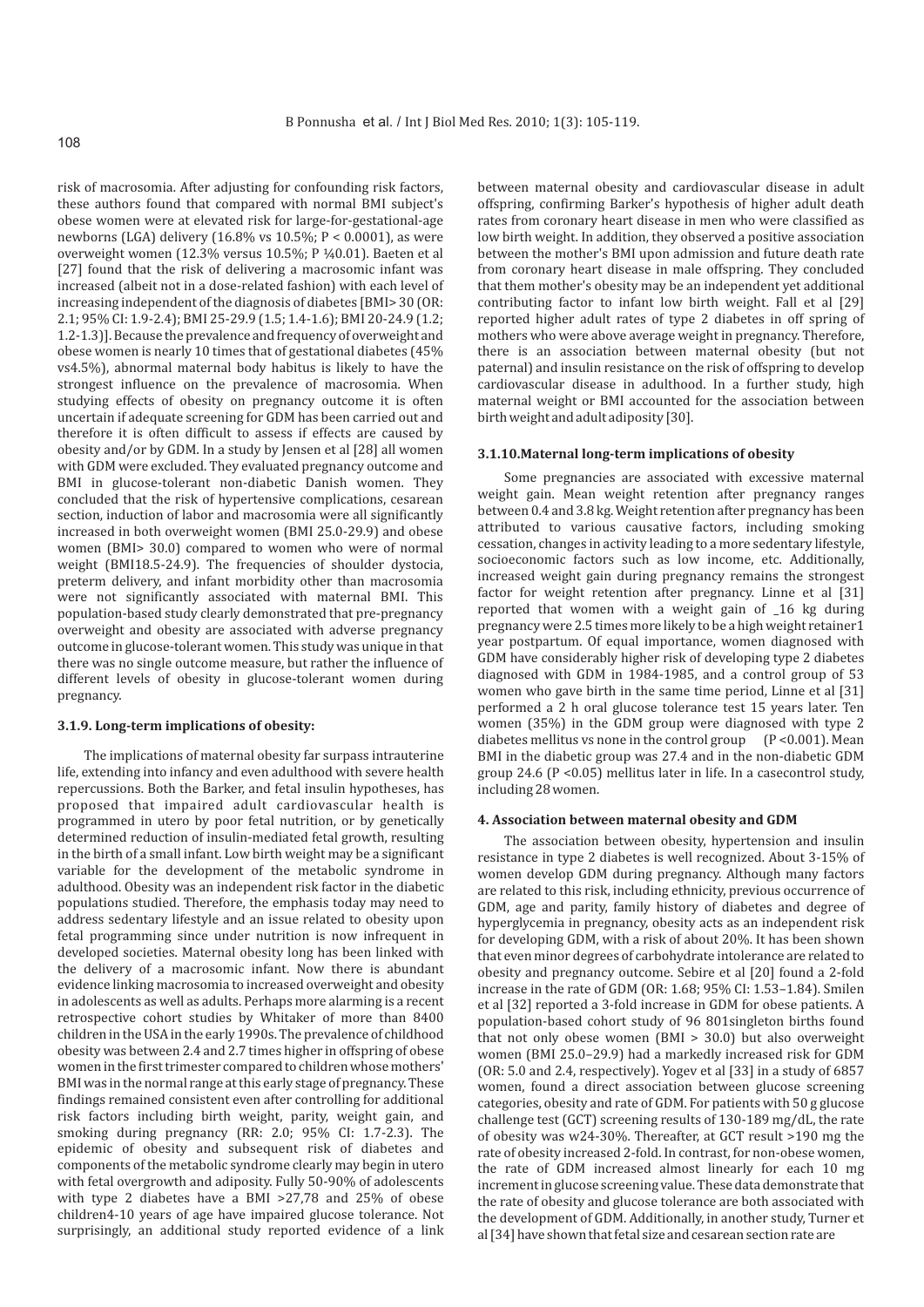associated with the degree of carbohydrate intolerance as represented by screening results. Furthermore, obesity was a significant and independent contributor impacting fetal size. Ondiabetic pregnant women have been the populations in the majority of studies in which the relationship between maternalpregnancy weight and perinatal outcome have been addressed. However, there are scant data on obesity and overweight in GDM [35].

The few studies reporting obesity in gestational diabetes lack information on the effect of achieving targeted levels of glycemic control and treatment modalities on pregnancy outcome. Leiken et al [36] demonstrated an independent risk for macrosomia among obese GDM women. They found that GDM had a frequency of macrosomia no different than that of non-diabetic subjects: non obese GDM women with fasting hyperglycemia treated with diet and insulin therapy had a frequency of macrosomia no different than that of non-diabetic women. However, diet and insulin did not prevent excess macrosomia in women who were obese. These studies had small sample sizes, failed to provide information on glycemic control, and only evaluated single outcome variables [37].

Maternal age, parity, and obesity are all over represented among GDM women. These variables need to be controlled in order to draw accurate conclusions that also control confounding effects. Therefore, it is not clear if obesity, level of glycemia, or treatment modalities is independently or cumulatively responsible for fetal growth abnormalities. Studies show that obese and overweight patients achieving established levels of glucose control with insulin therapy showed no increased risk for composite outcome, macrosomia and LGA compared with normal weight GDM patients. In contrast, even when diet-treated obese patients achieved good glycemic control, there was no improvement in pregnancy outcome compared with normal weight patients [38]. Poorly controlled overweight and obese patients, regardless of treatment modality, had significantly higher rates of composite outcome, metabolic complications, and macrosomia and LGA. Although obesity in it self is related to adverse outcome in pregnancy, gestational diabetic women treated with insulin and possibly oral anti-diabetic drugs who achieve targeted levels of glycemic control will have pregnancy outcomes similar to those of normal weight women. These findings are in contrast to those of Graves et al [39]. However, the improved outcome in the insulin treated overweight and obese women may be due to an unidentified effect of insulin itself on the fetus or activation of other metabolic fuel pathway [40].

# **4.1. Level of obesity in GDM and pregnancy outcome**

Several studies have suggested a higher rate of morbidity in morbidly obese non-diabetic pregnant women. Langer et al [41] found no significant difference between obese and morbidly obese women in pregnancy outcome compromised by diabetes when targeted levels of glycemic control were achieved. However, two thirds of the morbidly obese patients failed to achieve the desired level of glycemic control and 69% were treated with insulin. In addition to constitutional risk factors such as previous macrosomia and parity, level of glycemic control, obesity, and treatment modality were found to be independent contributors to the outcome variable. These findings support the premise that treatment with insulin and achievement of the established level of glycemic control in obese patients will result in improved pregnancy out come.

The majority of studies have found an association between hypertensive disorders and obesity. Regardless of achieving established levels of glycemic control, the rate of pre-eclampsia was not significantly different between diet-treated overweight and obese subjects. The relatively low rate of GDM severity in diettreated patients (fasting plasma glucose < 95 mg/dL) may account for this difference. In insulin-treated subjects, a w 3-fold higher risk for pre-eclampsia was found in the patients who failed to achieve established levels of glycemic control. Insulin-treated overweight/ obese patients in all BMI categories who achieved established levels of glycemic control had similar rates of preeclampsia. This study emphasizes that by achieving the desired level of glycemiccontrol, even in obese patients, the risk for preeclampsia can be attenuated [42].

#### **4.2. Obesity, GDM and metabolic syndrome: a vicious cycle**

In 1988, Reaven [43] proposed that resistance to insulinstimulated glucose uptake (insulin resistance, IR) and secondary hyper insulinemia are involved in the etiology of three major related diseases: cardiovascular disease (CVD), type 2 diabetes and hypertension. He coined the term 'syndrome X' that has been modified later to metabolic syndrome (MS) to describe a group of abnormalities that increase the risk for CVD: resistance to insulin stimulated glucose uptake, glucose intolerance, hyper insulinemia, increased triglyceride (TG), decreased high density lipoprotein cholesterol (HDL) and hypertension. Obesity is the most important risk factor for the MS. In the NHANES study, MS was present in 4.6%, 22.4%, and 59.6% of normal weight, overweight, and obese men, respectively, and a similar distribution was observed in women. A large waist circumference identifies upto 46% of individuals who will develop the metabolic syndrome with in five years. The Kuopio Ischemic Heart Disease Risk Factor Study reported that men with the MS are about three or four times more likely to die of CVD than those without the condition. A metaanalysis of several European trials reported the MS raised the HR for CVD from 0.6 to 2.8 for women [44].

# **5. GDM as a predictor for subsequent development of the metabolic syndrome**

Several studies have investigated the relationship between GDM and subsequent MS. Bo et al [45] reported on the development of MS in a group of 81 women with prior GDM. Prevalence of the MS and its components was 2-4-fold higher in women with prior gestational hyperglycemia and 10-fold higher if pre-pregnancy obesity coexisted when compared to normoglycemic controls, suggesting that GDM, especially in combination with prepregnancy obesity, predicts a subsequent syndrome of high cardiovascular risk. Verma et al [46] confirmed this finding. They reported that 27% of 106 patients with GDM and 8.2% of 101controls developed features of insulin resistance by 11 years after delivery. The cumulative hazard for developing MS in the next 2years was 26 times higher among GDM subjects with prepregnant obesity, compared with controls. It was concluded that obesity and GDM in a prior pregnancy are significant risk factors for developing MS and cardiovascular risk factors. Pallardo et al [47] in Spain studied 788 Caucasian women with GDM between three and six months postpartum. Forty-three (3.7%) were diagnosed with overt diabetes. The area under the postpartum glucose curve was positively associated with BMI, waist circumference, waist/hip ratio, triglycerides, and systolic and diastolic blood pressures. It was concluded that postpartum glucose intolerance predicts a high-risk cardiovascular profile that includes risk factors besides type 2 diabetes [48].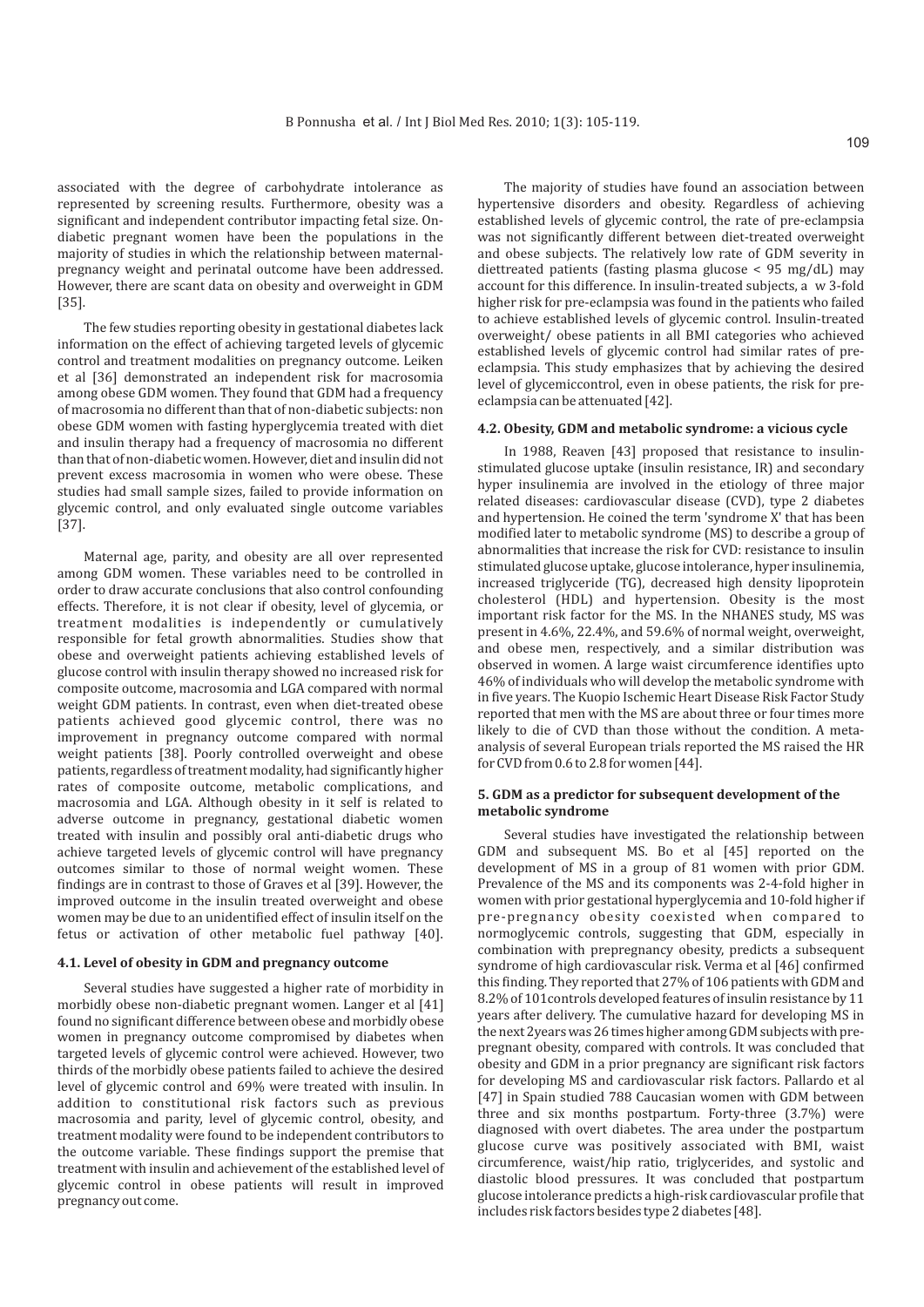# **6. Gestational diabetes and oxidative stress**

Diabetes during gestation is associated with an increased risk of fetal and maternal complications. However, the mechanisms by which diabetes lead to greater fetal abnormalities and maternal vascular complications such as preeclampsia have not been well established. The clinical manifestations of diabetes in pregnancy have been attributed to fetal hyperglycemia, hyper-lipidemia, hyper-insulinemia, or placental endothelial dysfunction. The involvement of oxidative stress was recently suggested. Oxidative stress may be increased in diabetes owing to a hyper production of reactive oxygen species (ROS) such asO<sub>2</sub>S<sup>-</sup>, OHS, and or a deficiency in the antioxidant defense system. The increased production of ROS has been attributed to protein glycation and glucose autooxidationin a hyperglycemic environment. Impaired radical scavenger function has been linked to the decreased activity of enzymatic and non-enzymatic scavengers. In particular, the action of superoxide dismutase (SOD), which catalyzes the dismutation of  $O_2S$  into  $H_2O_2$  has been found to be decreased in the erythrocytes of diabetic rats and diabetic humans. Similarly, a reduction in the action of glutathioneperoxidase (GPX) and catalase (CAT), enzymes involved in the detoxification of, has been observed in chronic diabetes. Among the non-enzymatic scavengers, vitamin E, the main intra-cellular antioxidant, has-been found to be decreased in diabetic patients. Moreover, experimental studies have found evidence for free oxygen radical activity in the embryos of diabetic rats [49].

#### **7. Risk of smoking**

Cigarette smoking and overweight are leading causes of preventable diseases and deaths. In most developed countries, smoking causes more deaths by violence, accidents, alcohol, or other drugs taken together, a overweight is not only associated with Strong risks of cardiovascular diseases, but also osteoarthritis and cancers at various sites [50].

Smoking is an independent CV risk factor. According to the US Surgeon General's report of 2004, there is sufficient evidence to infer a causal relationship between smoking and sub clinical atherosclerosis, abdominal aneurysm, stroke and coronary heart disease [51]. The high proportion of both smoking and overweight in young women highlights the potential public health impact of these risk factors on adverse pregnancy outcomes. Increased rates

of adverse pregnancy outcomes were reported among female tobacco workers in the 1930s, where free access to tobacco often was offered as a fringe benefit. Since then, smoking during pregnancy has been causally associated with intrauterine growth retardation, and a number of studies have shown that smoking also increases the risks of spontaneous abortion, preterm birth, placental complications, stillbirth, and sudden infant death syndrome. The hazards of smoking during pregnancy are today well known to health care providers and the general public. Smoking is also known to be associated with the atherogenic lipoprotein phenotype and insulin resistance. We have previously shown that hepatic lipase activity is related to insulin resistance in type 2diabetic subjects [52].

Cigarette smoking is associated with higher serum levels of cholesterol and lower plasma concentrations of high-density lipoprotein (HDL) cholesterol; also, smokers have higher plasma triglyceride concentrations than nonsmokers and smoking enhances platelet aggregation. Smoking impairs lipoprotein metabolism, reduces the dispensability of blood vessel walls, and induces a prothrombotic and proinflammatory state. A crosssectional study of around 19,000 participants showed that, compared with nonsmokers, current smokers as well as former smokers have significantly higher, multivariate adjusted, clinically elevated C-reactive protein, fibrinogen and homocysteine levels. These novel risk factors for atherosclerosis all increase dosedependently with the number of cigarettes smoked per day, the number of pack-years of cigarettes smoked and serum cotinine concentrations. Several prospective studies have demonstrated that elevated levels of C-reactive protein, fibrinogen and homocysteine are positively associated with the risk of stroke and coronary heart disease. Thus, smoking promotes the development of atherosclerosis by increasing, at the clinical level, the presence of novel cardiovascular risk factors. Moreover, smoke exposure results in tissue damage by increasing the products of lipid per oxidation and of degradation of extra cellular matrix protein endothelial dysfunction, and by apoptosis. Acute smoking increases neutrophil counts, while smoking in general is associated with increased levels of carboxyhaemoglobin, leading to hypoxaemia. Smoking also inhibits tissue repair [53].

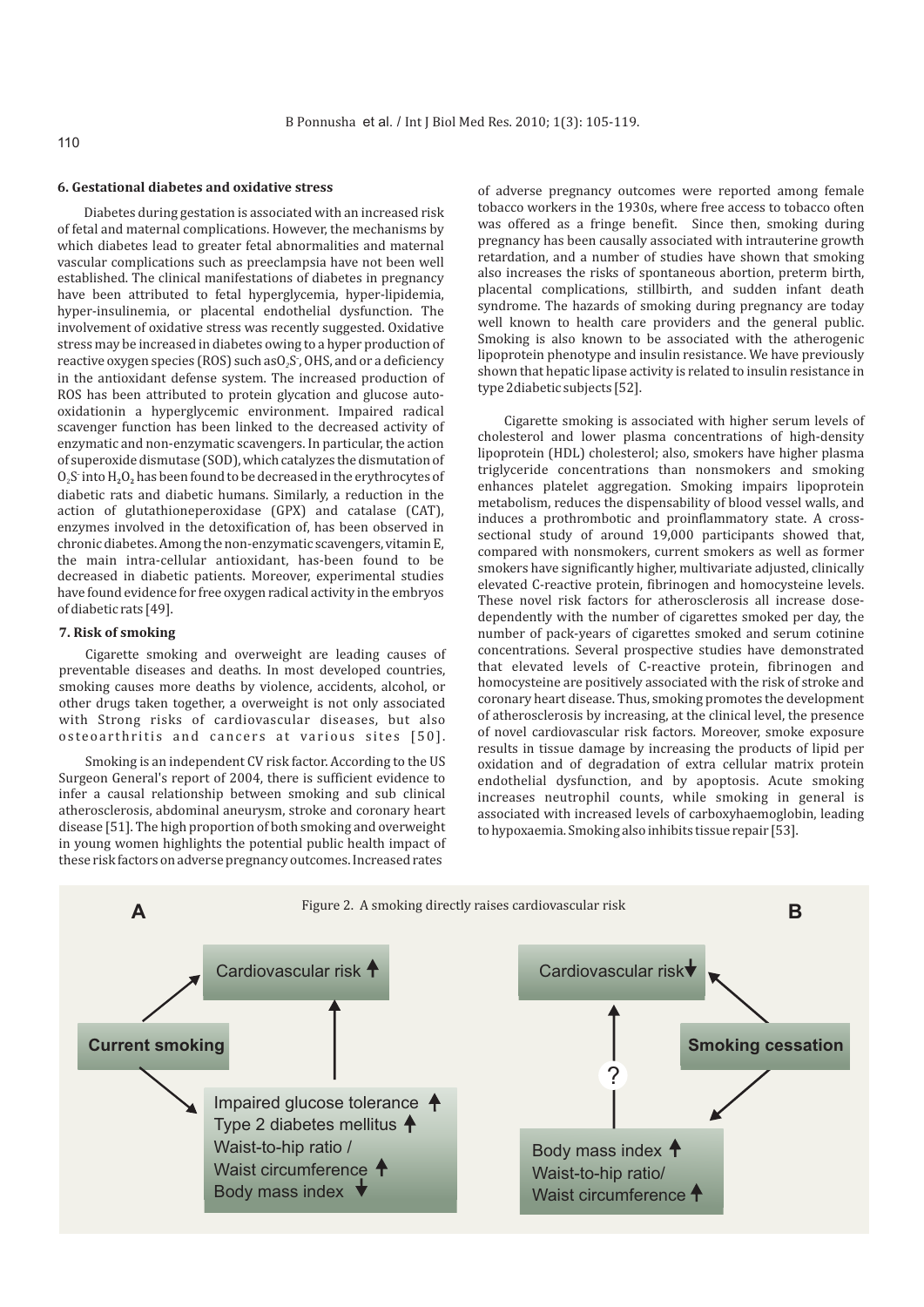Figure. 2 A smoking directly raises cardiovascular risk, but also leads to metabolic alterations (impaired glucose tolerance, type 2 diabetes mellitus, increased waist to-hip ratio/waist circumference) that may indirectly lead to an increased cardiovascular risk. B. Smoking cessation reduces cardiovascular risk, but is accompanied by increases in body mass index and waist-to-hip ratio/waist circumference that, potentially, can compromise the cardiovascular benefits of stopping smoking [54].

Cessation of smoking leads to a 36% reduction in the relative risk (RR) of all-cause mortality for patients with coronary heart disease (CHD), regardless of age, gender; index cardiac event and country of residence, compared with those who continue to smoke (RR: 0.64, 95% CI: 0.580.71). The decline in CV morbidity and mortality is accompanied by a progressive decrease in traditional and inflammatory risk factors, although the decrease in inflammatory markers, and C-reactive protein in particular, takes longer to normalize (five to seven years) than the decline of traditional risk factors (such as total cholesterol), which are normal within one year [54] .As early as 1954, Doll and Hill [55] in the UK demonstrated that smoking greatly increases mortality due to CHD, and not only in the industrialized nations, but also in the developing countries as well. The recently published INTERHEART study, involving 52 countries, found that smokers had a greater risk of non-fatal myocardial infarction compared with those who had never smoked (OR: 2.95, 95% CI: 2.773.14). This risk increased by 5.6% for every additional cigarette smoked. Former smokers within three years of having quit still had an increased risk (OR: 1.87, 95% CI: 1.552.24). Furthermore, even smokeless tobacco (chewing tobacco) was associated with an increased risk of non-fatal myocardial infarction (OR: 2.23,95% CI: 1.413.52) [56].

Although smokers tend to have a lower BMI than nonsmokers, recent studies have shown that, in spite of this, smokers are more likely to have abdominal type obesity. Abdominal obesity reflects preferential visceral-fat accumulation; it is also a better indicator of adverse metabolic risk factors and CV disorders than BMI. The WHR shows a graded and highly significant association with acute myocardial infarction (AMI) risk, according to the INTERHEART study. The association between WHR and AMI is stronger than that between BMI and AMI. Smokers have a larger waist circumference and WHR, and a higher WHR than former smokers and neversmokers; the WHR is positively associated with the number of cigarettes smoked per day. Czernichow et al [57] demonstrated an increase in WHR in French smokers in both genders and, in a large study from Greece; tobacco smoking was positively and dosedependently associated with a higher WHR not only in men, but also in women. WHR increases with age in both men and women, and smoking tobacco considerably potentates this age-related rise. Mizuno et al [58] studied obesity-related disorders in both non-obese and obese smoking and non-smoking Japanese subjects. They found that, among the non-obese subjects, hypertension, hyperglycaemia, dyslipidaemia and hyperuricaemia were more frequent in smokers, but with no significant differences in waist circumference. However, among those who were obese, smokers had a larger waist circumference than nonsmokers, suggesting that smoking may be a promoter of abdominal fat accumulation. The relationships between smoking and WHR, and smoking and BMI, are not similar. In a large cross-sectional study of pre- and post menopausal Dutch women, WHR increased in parallel with the number of cigarettes smoked per day, while the BMI decreased.

The most convincing evidence of a positive association

between WHR and smoking comes from the study by Canoy et al [59] This study involved 21,828 men and women, aged 45 to 79 years, residing in Norfolk, UK, who had no known heart disease, stroke or cancer. Current smokers had a higher WHR compared with never-smokers in both men and women, and across all BMI categories. Among current and former smokers, those who had a greater cumulative exposure (assessed by the number of packyears smoked) also had a higher WHR compared with neversmokers, when adjusted for potential confounders such as BMI, age, alcohol intake, physical activity, total energy intake and education. The effect of current smoking on WHR was similar in men and women. Among former smokers, the time since quitting was inversely related to WHR, but only smokers who stopped smoking more than 20 years earlier had a similar WHR to that of never-smokers, suggesting that the WHR is very slow to normalize [60].

#### **7.1. Smoking and gestational diabetes**

Tobacco use, along with obesity, is one of the most important avoidable causes of death. The number of smokers worldwide is estimated to be 1.3 billion, of which two-thirds are living in the developing countries. Among British doctors, who have high living standards, continuing to smoke reduces life expectancy by at least ten years, so the life expectancy is expected to be even shorter in developing countries. The global mortality attributable to smoking in 2000 was estimated to be 4.83 million premature deaths, with 2.41 million in developing countries and 2.43 million in industrialized countries. The leading causes of death from smoking are cardiovascular diseases (1.69 million deaths), chronic obstructive pulmonary disease (0.97 million deaths) and lung cancer (0.85 million deaths). Stopping smoking at age 60, 50, 40 or 30 years leads to a gain of about three, six, nine or ten years in life expectancy, according to the study among male British doctors followed-up for 50 years [61].

Meta-analysis of unadjusted and adjusted results of studies of the association between smoking and gestational diabetes exhibit important heterogeneity and, when taken together, do not support an association between cigarette smoking during pregnancy and the risk of gestational diabetes (Figure 3 and Figure 4)[4].



Figure 3. Meta-analysis of unadjusted results of studies of the association between smoking and gestational diabetes. Black squares indicate the odds ratio in each study and the horizontal lines represent 99% confidence intervals. Random-effects model [4,75,76,79-85].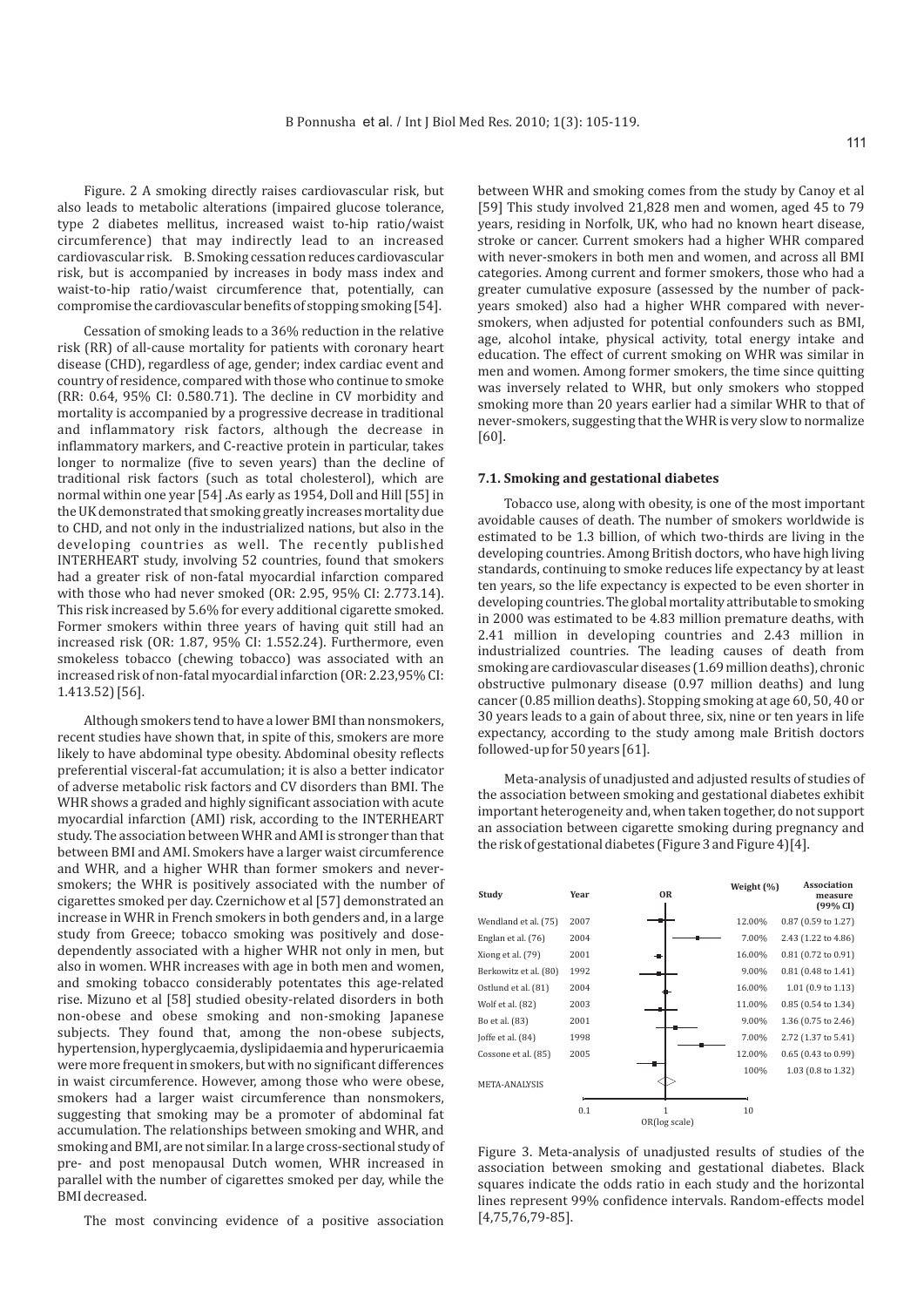

Figure 4. Meta-analysis of adjusted results of studies of the association between smoking during pregnancy and gestational diabetes. Black squares indicate the odds ratio in each study, with the square size proportional to the weight of the study in the metaanalysis and the horizontal lines represent 99% confidence intervals [4,75,76,79-85].

The first systematic review and meta-analysis evaluating the association of smoking during pregnancy and gestational diabetes found a great diversity in the assessment of outcomes and adjustment for confounding variables, sensitivity analysis did not reveal an important influence of any single study (Table 1)[4].

| Table 1. Characteristics of studies of the association of cigarette smoking and gestational diabetes mellitus [4] |  |  |
|-------------------------------------------------------------------------------------------------------------------|--|--|
|                                                                                                                   |  |  |

| Author, year                 | Location      | Data source       | Description of the study population                                                                                                              | Adjustments                                                                                                                                                                               | Degree of Adjustments* |
|------------------------------|---------------|-------------------|--------------------------------------------------------------------------------------------------------------------------------------------------|-------------------------------------------------------------------------------------------------------------------------------------------------------------------------------------------|------------------------|
| Terry et al., 2003 [74]      | Sweden        | Birth registry    | First and second deliveries<br>between January, 1987 and<br>December, 1995.                                                                      | Maternal age, living with infant's father,<br>interpregnancy interval, maternal height,<br>BMI during pregnancy.                                                                          | $++$                   |
| England et al., 2004 [75]    | U.S.          | <b>CPEP</b> trial | Participants of the Calcium for<br>Pre-eclampsia Prevention trial.<br>1992 to 1995.                                                              | Race/ethnicity, age, education, BMI at<br>enrollment, pregnancy loss, private health<br>insurance, study center, gestational<br>age at blood collection.                                  | $++$                   |
| Cnattingius et al., 2002 [76 | Sweden        | Birth register    | Women with singleton<br>births between1992 and<br>1997. in Sweden.                                                                               | Age, parity, cohabitation with infant's<br>father, maternal education,<br>mother's country of birth, maternal height,<br>BMI at first antenatal care visit.                               | $++$                   |
| Xiong et al., 2001[77]       | Canada        | Hospital register | Women from the Northern<br>and Central Alberta Perinatal<br>Audit and Education Program of<br>Canada from July, 1991 to<br>December, 1997.       | Parity, age, maternal weight, alcohol<br>use, history of neonatal death, history of<br>delivery < 37 weeks, history of cesarean<br>section and history of major neonatal<br>malformation. | $+$                    |
| Wendland et al., 2007 [79]   | <b>Brazil</b> | Prospective study | Women using the public health<br>clinicsin six state capitals of<br>Brazil from 1991 to 1995.                                                    | Study center, age, skin color, pre-pregnancy<br>BMI and weight gain during pregnancy.                                                                                                     | $+++$                  |
| Berkowitz et al., 1992 [80]  | U.S.          | Hospital registry | Singleton pregnancies at Mount Sinai<br>Medical Center (NY) from<br>January, 1987 to December, 1989                                              | None                                                                                                                                                                                      |                        |
| Bo et al., 2001 [81]         | Italy         | Prospective study | Pregnant women attending the<br>Gynecological and Obstetrical<br>Department of the University of<br>Turin from April, 1999 to<br>November, 2000. | None                                                                                                                                                                                      |                        |
| Cosson et al., 2006 [82]     | France        | Prospective study | Women who delivered<br>at Jean Verdier Hospital - Bondy,<br>from October, 2000 to December, 2002.                                                | None                                                                                                                                                                                      |                        |
| Wolf et al., 2003 [83]       | U.S.          | Prospective study | Participants of the Massachusetts<br>General Hospital Obstetric Maternal<br>Study (MOMS) from September,<br>1998 to July, 2001.                  | None                                                                                                                                                                                      |                        |
| Ostlund et al., 2004 [84]    | Sweden        | Birth registry    | All women with singleton births from<br>1992 to 1996, registered in the Swedish<br>Medical Birth register.                                       | None                                                                                                                                                                                      |                        |

\*Degree of adjustment for potential confounders were categorized as + for age; ++ for age plus pre pregnancy BMI; +++ for these plus weight gain during pregnancy.

112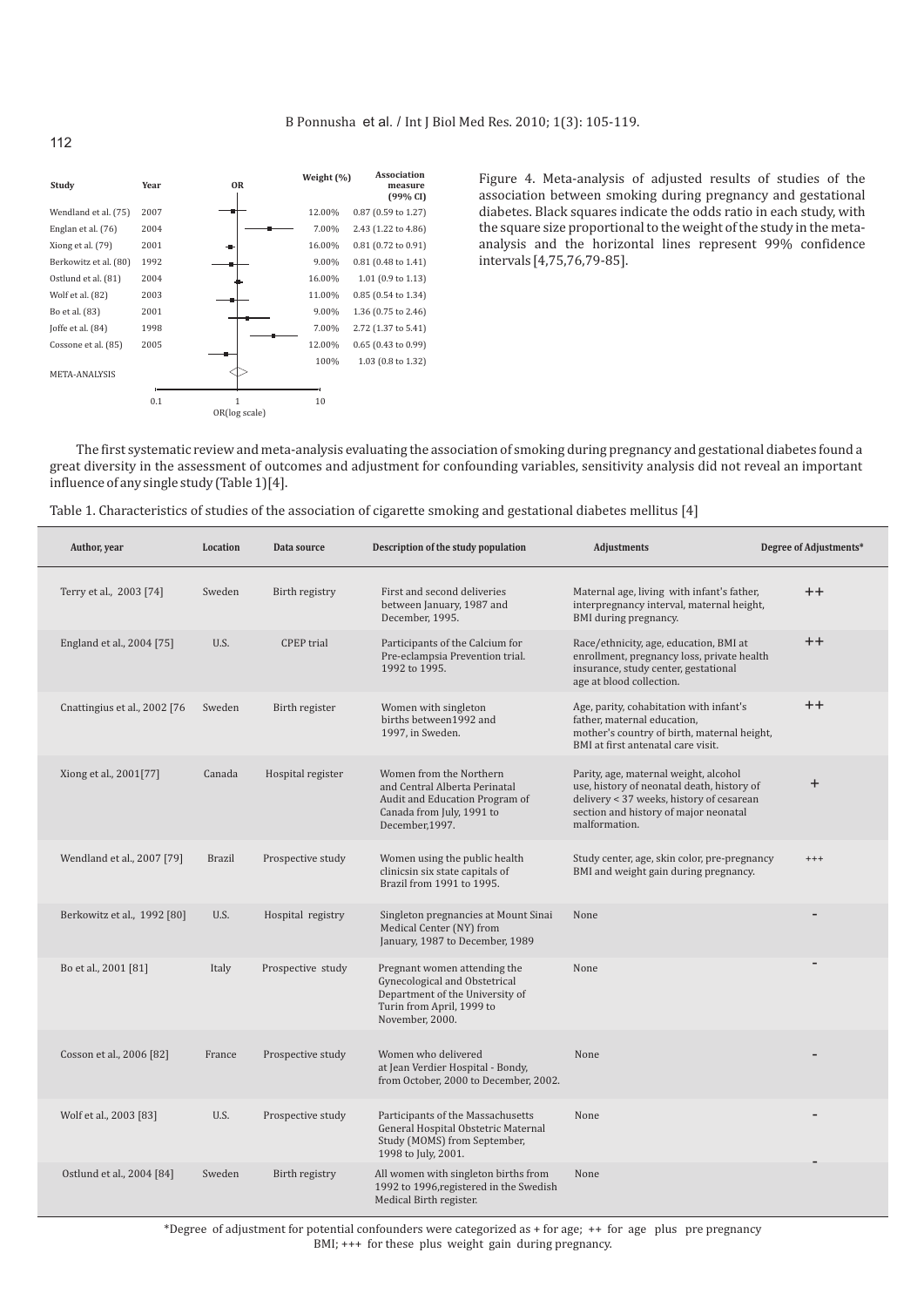The impact of maternal smoking on foetal growth arises in a number of ways either directly by reducing foetal growth as environmental toxin, by shortening gestational length, thus increasing the incidence of premature births, or by altering utero placental and foetal blood flow, with consequent decrease in oxygen consumption, nutritional and energy supply to the foetus. The classic measures of foetal growth, e.g. BW, are composites of a number of components each influenced to varying degrees by a series of growth factors. Longitudinal growth in utero is insulinlike growth factor-I (IGF-I) dependent and circulating concentrations of IGF-I are reduced in pregnancy. Other factors influence the development of adipose tissue, which is an important component of weight in the last 8 weeks of pregnancy. Leptin, a 167 amino acid protein from the obese gene, is synthesized mostly in white adipose tissue but also in the placenta, and as a regulatory molecule of appetite it circulates at a concentration that is proportional to fat mass in both humans and rodents. A positive correlation between its cord concentrations, bodyweight and fat mass has been found in newborn infants suggesting that leptin may play a role in the regulation of foetal adiposity. The interaction of leptin with factors influencing foetal growth has not been determined and conflicting reports have been published on the impact of maternal smoking on cord serum leptin concentrations . In this report, we describe cord serum leptin concentrations in 1215 newborn infants born at term to Caucasian mothers and relate leptin values to BW, gestational age, gender and maternal smoking during pregnancy. This study gave clear-cut evidence on whether smoking during pregnancy, in addition to known mechanisms, also restricts foetal growth via its action on leptin metabolism [62].

Active maternal smoking during gestation induces morphological changes with consequent reduction in both volume of maternal intervillous space and surface area of foetal capillaries.These changes lead to reduced oxygen diffusion across the placenta. Metabolites of cigarette smoke cross the placenta, passing from mother to foetus, and act as vasoconstrictors that reduce uterine blood flow by up to38%. Of note is the fact that smoking hypoxia is not exclusively pre-placental in origin, but is

complicated by both blood flow problems and cadmium toxicity that act at trophoblastic as well as other placental sites. Maternal smoking, therefore, places the fetus under chronic hypoxic stress, and hence contributes to restriction in weight gain, reduced length and small head circumference. Based on the model classifying the origins of hypoxia, three principal classes are recognized: preplacental, utero-placental and post-placental hypoxia. Maternal smoking would normally lead to the pre-placental type of this classification, in which there is reduced oxygen content in maternal blood. Some studies, however, reported elevated maternal and foetal haematocrit levels in the smoking group, in addition to reduced mean BW in children. These findings suggest that fetuses of smoking mothers are under hypoxic stress that could be, in part, due to the non-adaptative morphological changes found in the placenta. Smoking-induced hypoxia could, therefore, be both pre-placental and utero-placental [63].

# **7.2. Smoking as modifiable risk factor for gestational diabetes**

Age, obesity and family history of diabetes are well known risk factors for gestational diabetes mellitus. Most studies investigating maternal history of low birth weight, low stature, and low level of physical activity have found positive associations with gestational diabetes mellitus. Low socioeconomic levels, smoking during pregnancy, high parity, belonging to minority groups, and excessive weight gain during pregnancy presented conflicting results.

Studies show that the prevalence of smoking amongwith more likely to diabetes was significantly patients with diabetes was significantly more likely to be ever recorded in 2005 than in 2003 (98.8% v. 90.0%,  $p < 0.001$ ). The proportion of patients whose smoking status was recorded in the 15 months before the study period was also greater in 2005 than in 2003 (86.7% v. 67.6%, p < 0.001). The greatest improvements in the recording of smoking status were observed among women and nonwhite ethnic groups (except Bangladeshi) after adjustment for age,sex, ethnic background and practice-level clustering (Table 2)[1].

Table2. Average of Patients with diabetes whose smoking status was recorded in the the 2003 and 2010 study periods.[1]

| Characteristics                             | No. of patients         | 2003 | 2010 | % Change | <b>Adjusted OR</b>       |
|---------------------------------------------|-------------------------|------|------|----------|--------------------------|
| Age, yr $(n = 4284)$                        |                         |      |      |          |                          |
| 18-44                                       | 557 (13.0)              | 59.3 | 84.6 | 25.3     | $1.00\S$                 |
| 45-54                                       | 676 (15.8)              | 66.7 | 87.9 | 21.2     | $0.92(0.59 \pm 1.44)$    |
| 55-64                                       | 1165 (27.2)             | 67.0 | 86.4 | 19.5     | $0.80$ (0.54 + 1.17)     |
| 65-74                                       | 1212 (28.3)             | 68.8 | 86.6 | 17.8     | $0.78$ (0.54 $\pm$ 1.14) |
| >75                                         | 674 (15.7)              | 74.2 | 88.0 | 13.8     | $1.00$ (0.65 $\pm$ 1.54) |
| $Sex(n = 4284)$                             |                         |      |      |          |                          |
| Male                                        | 2227 (52.0)             | 63.1 | 82.7 | 19.6     | $1.00\$                  |
| Female                                      | 2057 (48.0)             | 72.4 | 91.1 | 18.7     | $2.01(1.59 \pm 2.54)$    |
| Ethnic background $(n = 4074)$ <sup>+</sup> |                         |      |      |          |                          |
| White British                               | 1360 (33.4)<br>68.383.8 | 68.3 | 83.8 | 15.4     | $1.00\$                  |
| <b>Black Caribbean</b>                      | 813 (20.0)              | 73.1 | 90.5 | 17.5     | $1.53(1.13 \pm 2.07)$    |
| <b>Black African</b>                        | 365(9.0)                | 73.7 | 95.1 | 21.4     | $3.28(1.92 \pm 5.62)$    |
| Indian                                      | 464 (11.4)              | 69.0 | 93.8 | 24.8     | $2.32$ (1.47 $\pm$ 3.66) |

Note: OR = odds ratio, CI = confidence interval.

\*Adjusted for age, sex, ethnic background, and practice-level clustering.

\*\*Change in percentage significant (p < 0.001) using McNemar test.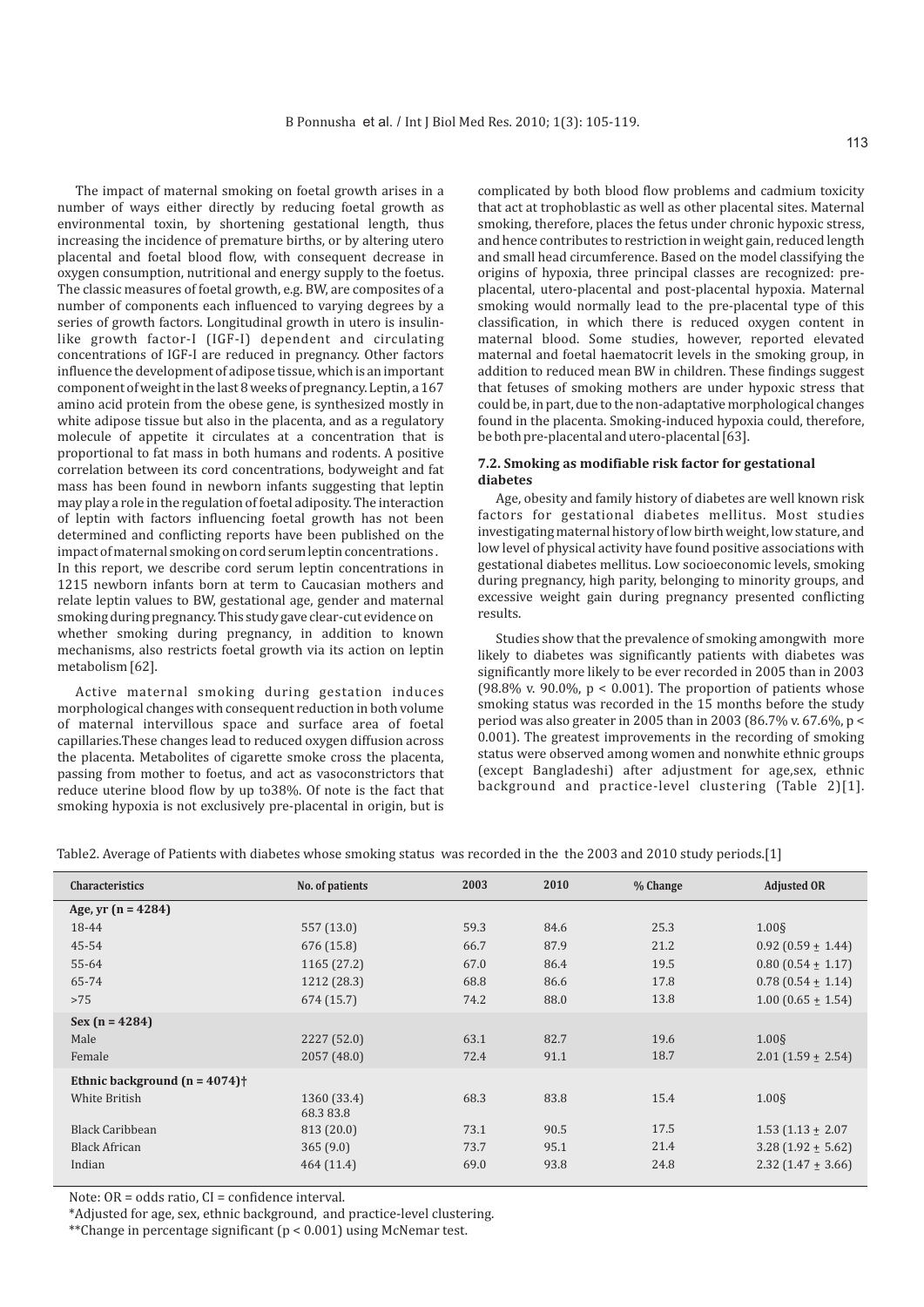Abdominal obesity is associated with an atherogenic profile, and is a risk factor for T2DM, CHD, stroke and total mortality independently of weight. It can be assessed by either WHR or waist circumference, although measures of waist circumference result in less error than do those of WHR. Although smokers tend to be thinner than nonsmokers, they have a greater WHR than nonsmokers. Smokers, controlling for age and gender, are characterized by an average BMI that is at least 1 kg/m2 lower than that of nonsmokers. Continuing to smoke inhibits age-related weight gain in both men and women. The lower BMI is probably the consequence of increased energy expenditure and lower calorie intake in smokers, with the latter probably due to the appetite-suppressing action of nicotine. A large study found that smokers consumed a greater number of calories per day, both cross-sectionally and over a period of two years, than nonsmokers, while keeping their body weight unchanged. Smoking increases energy expenditure by approximately 10%. This increased energy expenditure is associated with neither increased urinary excretion of nor epinephrine, suggesting the involvement of sympathetic pathways, which is in agreement with data showing that acute smoking stimulates the sympathetic nervous system [64]. Smoking may be an independent risk factor for diabetes and also increases the risk of cardiovascular disease among people with diabetes. This study found that women with diabetes or previous GDM are equally likely to be current smokers compared with those with no diabetes. Therefore, diabetes education should include smoking cessation components.

Smoking is an important modifiable risk factor for cardiovascular disease and micro vascular complications in people with diabetes. Smoking also contributes to inequalities in diabetes outcomes and explains in part the variations in mortality between socioeconomic groups. Despite being at an increased risk of cardiovascular disease, many people with diabetes smoke, with the rate of smoking among people with diabetes approaching the rate in the general population [65].

#### **7.3. Maternal smoking during pregnancy and risk of adiposity**

Low birth weight has consistently been reported in association with adult-onset essential hypertension, CHD and stroke. Children born prematurely or at term-but small for gestational age-are at risk of reduced insulin sensitivity. A low birth weight has also been found in several studies in association with IGT or T2DM and abdominal obesity in the offspring. The main avoidable cause of a reduced birth weight is maternal smoking during pregnancy. According to a recent study, the children of women who smoked during early pregnancy, when assessed at age 3, had an elevated risk of being overweight and a higher BMI compared with the children of non-smoking mothers. Although this study did not report a significant association between maternal smoking during pregnancy and abdominal obesity, it is possible that an association of prenatal smoke exposure with abdominal obesity appears only when the children are at a later age. Another report from the same cohort described a positive relationship between gestational weight gain and the BMI of the child at age 3. In this study, excessive gestational weight gain was more frequent among pregnant women who smoked in early pregnancy (65%) than among those who were never smokers (48%). Thus, it can be hypothesized that smoking during pregnancy leads to higher gestational weight gain and potentially a higher risk of childhood obesity in the offspring. These data suggest that not only smoking in adulthood, but also intrauterine smoke exposure may be a risk factor for IGT, T2DM, obesity or abdominal-type obesity that could lead to later CV disorders. Further studies are needed to confirm this possible chain of events [66]. The distributions of maternal age, BMI, parity, household income, ethnicity, and maternal education differed between tobacco smoke exposure groups, and were treated as potential confounders (Table 3).

Table 3. Maternal characteristics by smoking status (unadjusted for sample weighting)[67]

| <b>Maternal Characteristics</b>          | Non-smoker, non ETS exposed<br>$(n = 8100)$ | Non-smoker, ETS exposed<br>$(n = 2259)$ | <b>Active smoker</b><br>$(n = 6397)$ | <b>Excluded due to missing</b><br>smoking data $(n = 1541)$ |
|------------------------------------------|---------------------------------------------|-----------------------------------------|--------------------------------------|-------------------------------------------------------------|
|                                          |                                             |                                         |                                      |                                                             |
| Maternal age at birth Mean (SD)          | 29.6(5.6)                                   | 28.7(5.5)                               | 26.2(6.0)                            | 29.2(5.8)                                                   |
| BMI Mean (SD)                            | 24.0(4.4)                                   | 24.0(4.8)                               | 23.2(4.4)                            | 23.8(4.4)                                                   |
| Parity (previous live births) N $(\%)$ * |                                             |                                         |                                      |                                                             |
| None                                     | 3310 (42.2)                                 | 862 (40.1)                              | 2838 (45.2)                          | 496 (36.0)                                                  |
| $1 - 2$                                  | 3952 (50.4)                                 | 1083 (50.4)                             | 2882 (45.9)                          | 750 (54.5)                                                  |
| 3 or more                                | 572 (7.3)                                   | 203 (9.4)                               | 553 (8.8)                            | 131(9.5)                                                    |
| Alcohol use in pregnancy $N(\%)$         | 622(7.7)                                    | 157(7.0)                                | 684 (10.7)                           | 98(6.6)                                                     |
| Ethnicity N (column %)                   |                                             |                                         |                                      |                                                             |
| White                                    | 6501 (80.4)                                 | 1701 (75.4) 6058                        | 6058 (94.9)                          | 1018 (68.2)                                                 |
| Asian                                    | 872 (10.8)                                  | 412 (18.3)                              | 76 (1.2)                             | 364 (24.4)                                                  |
| <b>Black</b>                             | 438(5.4)                                    | 43(1.9)                                 | 117(1.8)                             | 64 (4.3)                                                    |
| Mixed or other                           | 275(3.4)                                    | 100(4.4)                                | 134(2.1)                             | 46(3.1)                                                     |
| Education N (column %)                   |                                             |                                         |                                      |                                                             |
| Degree                                   | 1942 (24.0)                                 | 320 (14.2)                              | 351(5.5)                             | 247 (16.4)                                                  |
| Diploma or A level                       | 1714 (21.2)                                 | 440 (19.5)                              | 789 (12.4)                           | 278(18.5)                                                   |
| None of the above                        | 3090 (38.2)                                 | 938 (41.6)                              | 3401 (53.3)                          | 633 (42.1)                                                  |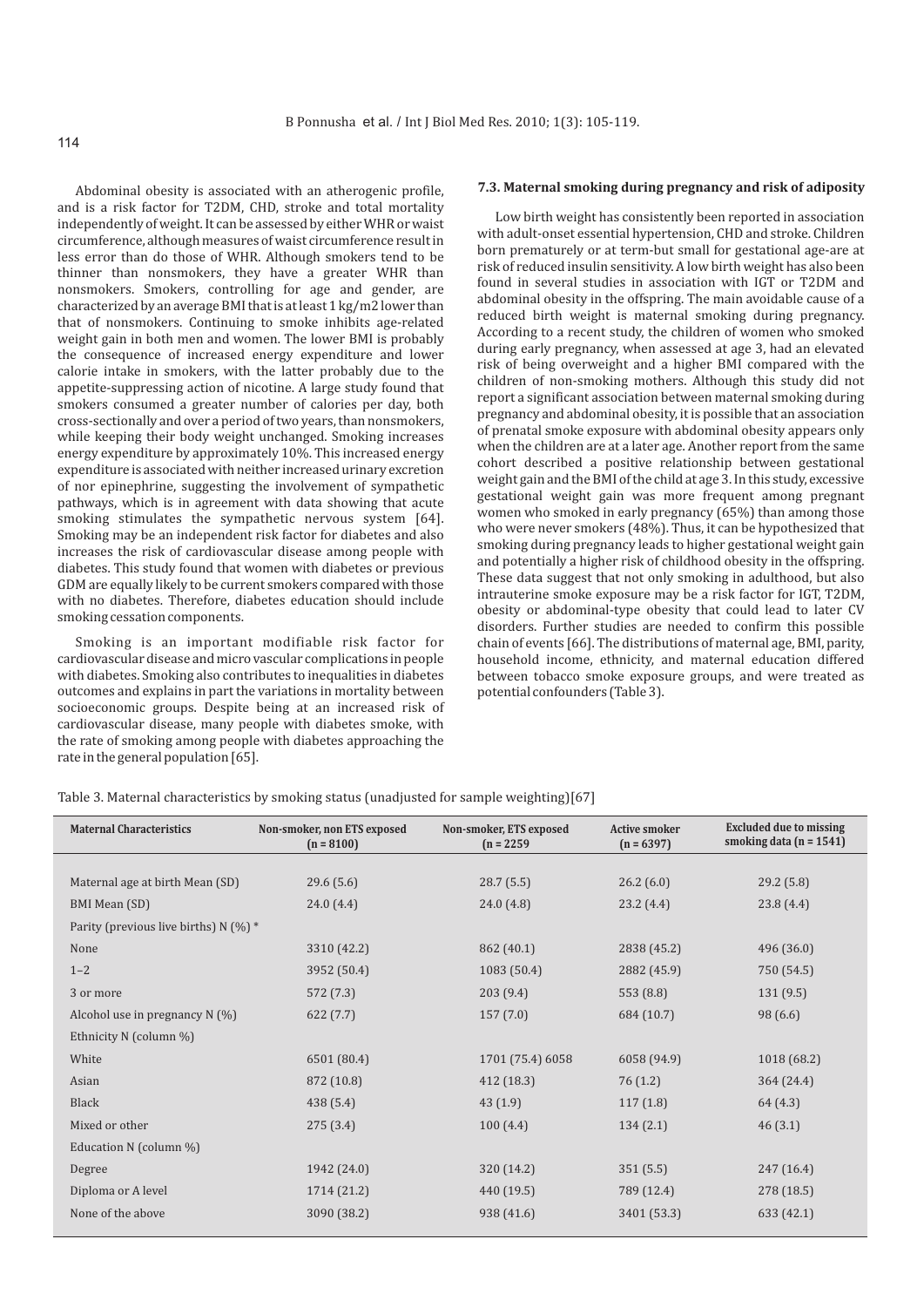Cigarette smoking has been considered as a risk factor for diabetes outside of pregnancy and as such, could also be seen as a risk factor for gestational diabetes. However, meta-analysis of the systematic review of literature does not support the hypothesis that smoking during pregnancy increases the risk of gestational diabetes.

Environmental tobacco smoke (ETS) exposure has a clinically significant, detrimental impact on public health and so is an important issue for policy makers and clinicians. Maternal smoking during pregnancy impairs fetal growth and shortens gestation causing premature birth with significant fetal and infant mortality and morbidity. ETS contains lower doses of the same toxins that smokers inhale, so maternal ETS exposure during pregnancy should have similar but less severe effects. If ETS exposure has even a small impact on fetal growth in the womb, this could translate into significant morbidity.

Maternal smoking would normally lead to the pre-placental type of this classification, in which there is reduced oxygen content in maternal blood. Studies have shown that smoking leads to elevated maternal and foetal haematocrit levels in addition to reduced mean Birth Weight (BW) in children. Within the placentas, there will be increased cadmium levels which increases in the in the relative volumes of maternal intervillous space and in the relative surface areas of foetal capillaries, and decreases in the relative and absolute volumes of foetal capillaries.

Table 4. Association between level of tobacco smoke exposure during pregnancy and birth weight (Kg)[67]

|                                                                      | <b>Mean birth Weight (SE)</b> | <b>Mean difference</b><br>fromNon-smoker<br>(95% CI) | <b>Adjusted mean</b><br>difference<br>Fromnon-smoker<br>(95% CI) | P value for<br>trend |  |  |  |
|----------------------------------------------------------------------|-------------------------------|------------------------------------------------------|------------------------------------------------------------------|----------------------|--|--|--|
| ETS exposure (Level of partner cigarette consumption in non-smokers) |                               |                                                      |                                                                  |                      |  |  |  |
| Non-smoker or no partner                                             | 3.448(0.007)                  |                                                      |                                                                  |                      |  |  |  |
| Smoker 1-10 cigs/day                                                 | 3.386 (0.020)                 | $-0.062$ ( $-0.103$ , $-0.021$ )                     | $-0.027$ ( $-0.067$ , $0.014$ )                                  | 0.007                |  |  |  |
| Smoker 11-20 cigs/day                                                | 3.390 (0.024)                 | $-0.058$ ( $-0.107$ , $-0.008$ )                     | $0.053$ ( $-0.101$ , $-0.004$ )                                  |                      |  |  |  |
| Smoker 20+ cigs/day                                                  | 3.407 (0.042)                 | $-0.040$ $(-0.124, 0.044)$                           | $-0.059$ ( $-0.141$ , $0.023$ )                                  |                      |  |  |  |
| <b>Active Smoker (Level of Maternal cigarette consumption)</b>       |                               |                                                      |                                                                  |                      |  |  |  |
| Non-smoker                                                           |                               |                                                      |                                                                  |                      |  |  |  |
| Smoker 1-10 cigs/day                                                 |                               | $-0.104$ $(-0.130, -0.078)$                          | $-0.086$ ( $-0.114$ , $-0.059$ )                                 | ${}_{0.001}$         |  |  |  |
| Smoker 11-20 cigs/day                                                |                               | $-0.190$ $(-0.220, -0.160)$                          | $-0.190$ $(-0.221, -0.159)$                                      |                      |  |  |  |
| Smoker 20+ cigs/day                                                  |                               | $-0.277$ $(-0.342, -0.213)$                          | $-0.275$ $(-0.341, -0.209)$                                      |                      |  |  |  |
|                                                                      |                               |                                                      |                                                                  |                      |  |  |  |

Table 4 shows how birth weight varies with the reported amount smoked by maternal smokers and with different levels of ETS exposure (i.e. number of cigarettes per day smoked by partners of non-smokers). In the adjusted model, there was a significant linear trend for reduced birth weight with increasing level of exposure for both maternal smoking and ETS exposures.[67]

Studies investigating whether or not maternal ETS exposure during pregnancy affects birth outcomes have reported mixed findings. A review found significant heterogeneity between studies, but still presented synthesized findings and concluded that maternal ETS exposure during pregnancy reduced infants' adjusted mean birth weights by -24.0 g [95% CI -39.3 g to -8.6 g] and also increased the risks of babies being either "small for gestational age (SGA) or LBW at term". However, ETS exposure had no impact on the risk of either SGA or LBW at term alone and the reviewers noted that empirical studies were conducted in widely varied settings and often small and of poor quality, reporting only crude (i.e. no adjusted) birth outcomes. Although a recent Surgeon General report concluded that ETS exposure reduces birth weight, this finding was based on the same review without further literature searching or meta analyses [67].

#### **7.4. Correlation between GDM and smoking related obesity:**

Smoking cessation leads, almost inevitably, to weight gain. According to the First National Health and Nutrition Examination Survey (1971-1975 and 1982-1984), the mean weight gain attributable to the cessation of smoking, after adjustment for all

potential confounders, is 2kg in men and 3.1kg in women during the first year after stopping smoking. Any further increases in weight are less over the subsequent years. Major weight gain (>13kg) occurs in around 10% of men and 13% of women. However, a higher BMI after quitting is probably not a 'true' smoking related weight increase because the BMI of sustained quitters is similar to that of never-smokers of corresponding ages. Thus, because smokers have a lower BMI than nonsmokers, the BMI increase after quitting has a tendency to return to the level of those who have never smoked. The mean weight gain over a tenyear period is about 4.4kg in men and 5kg in women. In the Lung Health Study, participants who quit smoking had a mean weight gain of 2.95kg/year among men and 3.09kg/year among women, corresponding to an increase of 3.61% and 4.69%, respectively, over their initial body weight. Over five years, one-third of sustained quitters gained more than or equal to 10kg. The mechanisms of smoking-cessation-induced weight gain include increased caloric intake, decreased resting metabolic rate, less physical activity, increased appetite and higher lipoprotein lipase activity [68].

The risk of major weight gain after stopping smoking is higher in those who smoked more than 15cigarettes/day, are aged less than 55 years, have low levels of physical activity or, in women, have had children. Smokers with the highest cigarette consumption before quitting have the greatest risk of becoming overweight. Inflammatory markers also predict weight gain after smoking cessation. During a three-year follow-up, the baseline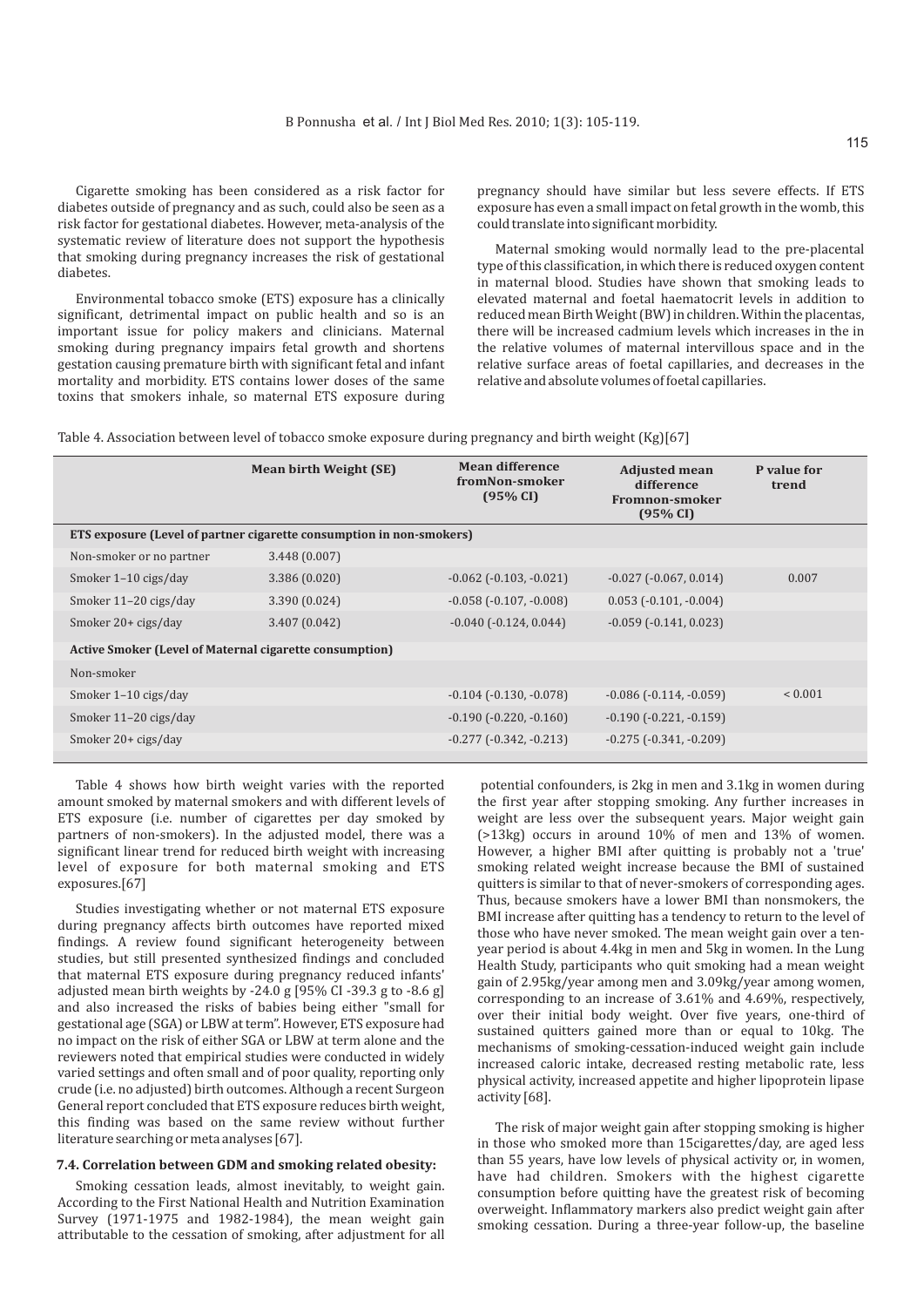leucocyte count and fibrinogen levels predicted weight gain, suggesting a close relationship between inflammatory mediators and regulation of energy balance [69].

The weight increase is less if smokers do not stop smoking completely. Compared with those who stopped totally, those who alternated smoking and non-smoking periods gained only 2.82kg at six months after quitting compared with an average of 5.45kg in those who stopped completely. Post cessation weight gain may be moderated by genetic factors that, as yet, have not been elucidated. Concordance in twins for weight change after smoking cessation was higher in mono zygotic (53%) than in di zygotic (38%) pairs in the only study that, to the present author's current knowledge, assessed post-quitting weight increases in terms of genetics.

Smoking during pregnancy has long been recognized as the most important preventable risk factor for an unsuccessful pregnancy outcome in developed countries. Overweight has also repeatedly been associated with a number of adverse pregnancy outcomes, as well as maternal complications during pregnancy or delivery. There is an ever-growing body of epidemiological data to support the profound deleterious effects maternal smoking during pregnancy have on intrauterine well-being and on fetal growth [70].

Nevertheless, tobacco use persists as the leading preventable cause of intrauterine growth restriction (IUGR) and small-forgestational age (SGA) infants in the developed world. Although some data suggest a moderate decline in self-reported and validated smoking during pregnancy, prevalence rates are currently estimated at 12–20% in industrialized countries. Although birth weight is modified by a number of genetic and socio-environmental factors, a causal relationship between tobacco exposure and delivery of SGA infants has been established. In 1957 Simpson and Linda [71] reported that mean birth weight of infants born to mothers who smoked \_10 cigarettes/day was 200 g less than of those delivered by reported non-smokers. Since then, this association has been repeatedly demonstrated with relative risk estimates ranging from 1.5 to 2.9. Moreover, repeated observations of a dose–response relationship as well as a positive effect of smoking cessation on fetal weight is indicative of a causal relation between smoking and IUGR/SGA infants. Furthermore, several population-based analyses have attempted to characterise the effect of smoking on the incidence of various pregnancy complications [72].

# **8. Discussion**

Smoking during pregnancy has long been recognized as the most important preventable risk factor for an unsuccessful pregnancy outcome in developed countries. The causal association between smoking and fetal growth restriction, together with concern over maternal long-term health, represent the main reasons for the effort to reduce smoking prevalence during pregnancy.

Studies show that smoking may be an independent risk factor for gestational diabetes and also increases the risk of cardiovascular disease among people with diabetes. Women with diabetes or previous GDM are equally likely to be current smokers compared with those with no diabetes. Therefore, diabetes education should include smoking cessation components [73].

Although studies show a great diversity in the assessment of outcomes and adjustment for confounding variables, sensitivity analysis did not reveal an important influence of any single study. The evidence published so far for the association between smoking and, gestational diabetes is inconsistent [74-77]. It is possible that differences between the study settings such as screening procedures for GDM, or due to variations in the content of cigarettes [78] or in the frequency of stopping smoking during pregnancy may explain this inconsistency. Lumping ex-smokers with never smokers could raise the risk in this comparison group, producing an apparent lower risk in smokers.

Moreover, the degree of information in the reports is frequently less than desirable. Aspects such as characteristics of the population, definitions of exposures and of diagnostic procedures and thus outcomes, statistical analysis routines and measures of association are not systematically described in the reports, limiting the comparability of the studies and utility of some of the extracted data.

Half of the studies showed a significant association between dose dependent smoking and gestational diabetes, Other half showed little association, The difference in the results may be due to heterogeneity in different smoking exposure measurements, difference in research design, difference in exposure definitions etc. Change in smoking habits as a result of pregnancy or wrong information about pregnancy status may be the source of bias, Large sample size with less heterogeneity is required to establish the association between smoking and gestational diabetes.

#### **9. Conclusion**

Current data suggest that dose dependent smoking may be a risk factor in gestational diabetes but the present study do not give a clear cut evidence on the direct relation between smoking and gestational diabetes. Increased smoking during pregnancy may lead to glucose intolerance, increasing the risk for gestational diabetes. Further research studies with more specific and less heterogeneous research design is required to evaluate the association between smoking and gestational diabetes.

# **10. Reference**

- [ 1] Millet C, Gray J, Saxena S, Netuveli G, Majeed A. Impact of a pay-for performance incentive on support for smoking cessation and on smoking prevalence among people with diabetes. CMAJ. 2007; 12:1705-1710.
- $[2]$ 2] Rivas A, Landon M, Gaillard T, Schuster D. Awareness of risk factors for type 2 diabetes in women with current and former gestational diabetes Mellitus (GDM):Implications for future primary diabetes prevention. Diabetes and Metabolic Syndrome: Clinical Research and Reviews. 2010; 14:431-433.
- $[ 3]$ 3 Renehan AG, Atkin WS, O Dwyer ST, Shalet SM. The effect of cigarette smoking use and cessation on serum insulin-like growth factors. British Journal Of Cancer. 2004; 91:1525-1531.
- [4] Wendland ME, Pinto ME, Duncan BB, José Belizán M, Schmidt MI. Cigarette smoking and risk of gestational diabetes: a systematic review of observational diabetes. BMC Pregnancy Childbirth. 2008; 12:326-328.
- $[ 5]$ 5 Baptiste-Roberts K, Barone BB, Tiffany Gary L, Golden HS, Lisa Wilson M, Eric Bass B, Wanda Nicholson K. Risk Factors for Type 2 Diabetes Among Women with Gestational Diabetes A Systematic Review. The American Journal of Medicine. 2009; 15:207-214.
- $[6]$ 6 Gabrielle Detjen M, Javier Nieto F, Amy Trentham-Dietz, Michael Fleming, Lisa Chasan-Taber. Acculturation and Cigarette Smoking Among Pregnant Hispanic Women Residing in the United States. Am J Public Health. 2007; 97:201-205.
- [7] Coustan DR, Carpenter MW, O'Sullivan PS, Carr SR. Gestational diabetes: predictors of subsequent disordered glucose metabolism. Am J Obstet Gynecol.1993; 168(4): 1139-1145.
- ] Metzger BE, Cho NH, Roston SM, Radvany R. Prepregnancy weight and antepartuminsulin secretion predicts glucose tolerance five years after gestational diabetes mellitus. Diabetes Care. 1993; 16(12): 1598- 1605.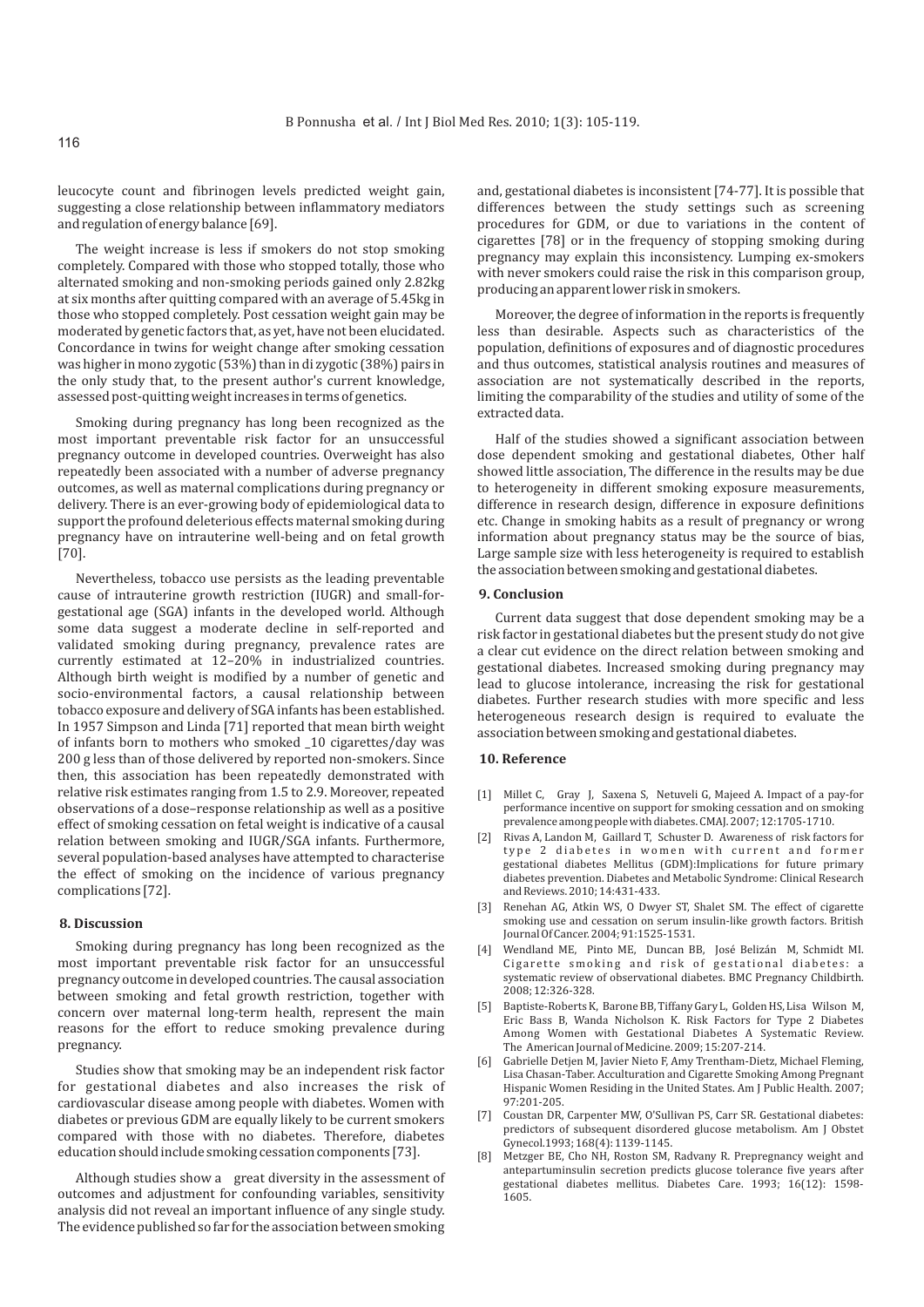- [ 9] Muktar Aliyua H, Sabrina Lukeb, Ronée Wilsonb E, Rakiya Saiduc, AminaAliob P,Hamisu Salihud M, Victoria Belogolovkin. Obesity in older mothers, gestational weight gain, and risk estimates for preterm phenotypes.2010;66:88-93.
- [10] Knowler WC, Barrett-Connor E, Fowler SE, Hamman RF, Lachin JM, Walker EA. Reduction in the incidence of type 2 diabetes with lifestyle intervention or metformin. N Engl J Med. 2002; 346(6): 393-403.
- [11] Tuomilehto J, Lindstrom J, Eriksson JG, Valle TT, Hamalainen H, Ilanne-Parikka P. Prevention of type 2 diabetes mellitus by changes in lifestyle among subjects with impaired glucose tolerance. N Engl Jmed. 2001; 344(18): 1343-1350.
- [12] Cheung NW, Byth K. Population health significance of gestational diabetes. Diabetes Care. 2003; 26(7): 2005-2009.
- [13] Lintsen AM, Pasker-de Jong PC, de Boer EJ. Effects of sub fertility, cause, smoking and body weight on the success rate of IVF. Humanit Rep.2005; 20:1867-1875.
- [14] Fedorcsa'k P, Dale PO, Storeng R. Impact of overweight and underweight on assisted reproduction treatment. Humanit Rep. 2004; 19:2523-2528.
- [15] Rimm EB, Chan J, Stampfer MJ, Colditz GA, WillettWC. Prospective study of cigarette smoking, alcohol use, and the risk of diabetes in men. BMJ.1995; 310(6979): 555-559.
- [16] Rimm EB, Manson JE, Stampfer MJ, Colditz GA, Willett WC, Rosner B. Cigarette smoking and the risk of diabetes in women. Am J Public Health.1993; 83(2): 211-214.
- [17] Abdollahi M, Cushman M, Rosendaal FR. Obesity: risk of venous thrombosis and the interaction with coagulation factor levels and oral contraceptive use. Thromb Haemost .2003; 89:493-498.
- [18] Prescott E, Hippe M, Schnohr P, Hein HO, Vestbo J. Smoking and risk of myocardial infarction in women and men: longitudinal population study. BMJ.1998; 316(7137): 1043-1047.
- [19] Sattar N, Clark P, Holmes A, Lean ME, Walker I, Greer IA. Antenatal waist circumference and hypertension risk. Obstet Gynecol .2001; 97:268-271.
- [20] Sebire NJ, Jolly M, Harris JP. Maternal obesity and pregnancy outcome:a study of 287,213 pregnancies in London. Int J Obes. 2001; 25:1175-1182.
- [21] Bianco AT, Smilen SW, Davis Y, Lopez S, Lapinski R, Lockwood CJ. Pregnancy outcome and weight gain recommendations for the morbidly obese woman. Obstet Gynecol .1998;91:97-102.
- [22] Stone JL, Lockwood CJ, Berkowitz GS, Alvarez M, Lapinski R, Berkowitz RL. Risk factors for severe preeclampsia. Obstet Gynecol. 1994; 83(3): 357- 361.
- [23] Gregory KD, Kjos SL, Peters RK. Cost of non-insulin dependent diabetes in women with a history of gestational diabetes: implications for prevention. Obstet Gynecol. 1993; 81(5(Pt 1)): 7826-7828.
- [24] Waller DK, Mills JL, Simpson JL, Cunningham GC. Are obese women at higher risk for producing malformed off spring. Am J Obstet Gynecol. 1994; 170:541-548.
- [25] Davies GA, Wolfe LA, Mottola MF, MacKinnon C. Joint SOGC/CSEP clinical practice guideline: exercise in pregnancy and the postpartum period. Can J Appl Physiol. 2003; 28(3): 330-337.
- [26] Ehrenberg HM, Mercer BM, Catalano PM. The influence of obesity and diabetes on the prevalence of macrosomia. Am J Obstet Gynecol. 2004; 191:964-968.
- [27] Baeten JM, Bukusi EA, Lambe M. Pregnancy Complications and Outcomes Among Overweight and Obese Nulliparous Women. Am J Public Health.2001; 91:436-440.
- [28] Jensen DM, Damm P, Sorensen B. Pregnancy outcome and pre pregnancy body mass index in 2459 glucose-tolerant Danish women. Am J Obstet Gynecol. 2003; 189:239-244.
- [29] Fall CH, Stein CE, Kumaran K. Size at birth, maternal weight, and type 2diabetes in South India. Diabet Med. 1998; 15:220-227.
- [30] Abraham W. Preventing cardiovascular events in patients with diabetes mellitus. Am J Med. 2004; 116(Suppl 5A): 39S-46S.
- [31] Linne` Y, Neovius M. Identification of women at risk of adverse weight development following pregnancy. Int J Obes. 2006; 30:1234-1239.
- [32] Smilen SW, Bianco AT, Davis Y, Lopez S, Lapinski R, Lockwood CJ. Pregnancy outcome and weight gain recommendations for the morbidly obese woman. Obstet Gynecol. 1998; 91:97-102.
- [33] Yogev Y, Langer O. Pregnancy outcome in obese and morbidly obese gestational diabetic women. Eur J Obstet Gynecol Reprod Biol .2008; 137:21-26.
- [34] Turner R, Millns H, Neil H. Risk factors for coronary artery disease in noninsulin dependent diabetes mellitus: United Kingdom prospective diabetes study(UKPDS:23). BMJ. 1998; 316:823-828.
- [35] Chaturvedi N, Jarrett J, Shipley M. Socioeconomic gradient in morbidity and mortality in people with diabetes: cohort study findings from the Whitehall study and the WHO multinational study of vascular disease in diabetes. BMJ .1998; 316:100-106.
- [36] Leiken EL, Jenkins JH, Graves WL. Prophylactic insulin in gestational diabetes. Obstet Gynecol .1987; 70:587-592.
- [37] Malarcher A, Ford E, Nelson D. Trends in cigarette smoking and physicians'advice to quit smoking among people with diabetes in the US. Diabetes Care .1995; 18:694-697.
- [38] Gulliford M, Sedgwick J, Pearce A. Cigarette smoking, health status, socioeconomic status and access to health care in diabetes mellitus: a crosssectional study. BMC Health Serv Res .2003; 3:116-118.
- [39] Graves WL, Leiken EL, Jenkins JH. Prophylactic insulin in gestational diabetes. Obstet Gynecol. 1987; 70:587-592.
- [40] Ranney L, Melvin C, Lux L. Systematic review: smoking cessation intervention strategies for adults and adults in special populations. Ann Intern Med .2006; 145:845-856.
- [41] Langer O, Yogev Y, Xenakis EM, Brustman L. Overweight and obese in gestational diabetes: the impact on pregancy outcome. Am J Obstet Gynecol. 2005; 192(6):1768-1776.
- [42] Petersen L, Woodard L, Urech T. Does pay-for-performance improve the quality of health care?. Ann Intern Med .2006; 145:265-272.
- 43] Reaven GM. Banting lecture 1988. Role of insulin resistance in human disease. Diabetes care.1988; 37:1595-1607.
- [44] Pink G, Brown A, Studer M. Pay-for-performance in publicly financed healthcare:some international experience and considerations for Canada. Healthc Pap. 2006; 6:8-26.
- [45] Bo S, Monge L, Macchetta C. Prior gestational hyperglycemia: a long-term predictor of the metabolic syndrome. J Endocrinol Invest .2004; 27:629-635.
- [46] Verma A, Boney CM, Tucker R, Vohr BR. Insulin resistance syndrome in women with prior history of gestational diabetes mellitus. J Clin Endocrinol Metab.2002; 87:3227-3235.
- [47] Pallardo F, Herranz L, Garcia-Ingelmo T. Early postpartum metabolic assessment in women with prior gestational diabetes. Diabetes Care .1999; 22:1053-1058.
- [48] Gray J, Orr D, Majeed A. Use of Read codes in diabetes management in a south London primary care group: implications for establishing disease registers. BMJ.2003; 326:1130-1133.
- [49] Canga N, De Irala J, Vara E. Intervention study for smoking cessation in diabetic patients. A randomized controlled trial in both clinical and primary care settings. Diabetes Care. 2000; 23:1455-1460.
- [50] Saydah S, Fradkin J, Cowie C. Poor control of risk factors for vascular disease among adults with previously diagnosed diabetes. JAMA .2004; 291:335-342.
- [51] Edwards R, Coleman T. Going smoke-free: the medical case for clean air in the home, at work and in public places. Clinical Medicine. 2005; 5:548-550.
- [52] Robinson JS, Moore VM, Owens JA, McMillen IC. Origins of fetal growth restriction. European Journal of Obstetrics, Gynecology, & Reproductive Biology. 2000; 92:13-19.
- [53] Kramer MS. Determinants of low birth weight: methodological assessment and meta-analysis. Bulletin of the World Health Organization. 1987; 65:663-737.
- [54] IvanBerlin.Smoking-induced metabolic disorders: A review. Science Direct.2008; 34:307-314.
- [55] Doll R, Hill AB. The mortality of doctors in relation to their smoking habits. BMJ.1954; 328:1452-1455.
- [56] Windham GC, Eaton A, Hopkins B. Evidence for an association between environmental tobacco smoke exposure and birth weight:a meta-analysis and new data. Paediatric and Perinatal Epidemiology .1999; 13:35-57.
- [57] Czernichow S, Bertrais S, Preziosi P, Galan P, Hercberg S, Oppert JM. Indicators of abdominal adiposity in middle-aged participants of the SU.VI.MAX study: relationships with educational level, smoking status and physical inactivity. Diabetes Metab. 2004; 30:153-159.
- [58] Mizuno O, Okamoto K, Sawada M, Mimura M, Watanabe T, Morishita T. Obesity and smoking: relationship with waist circumference and obesity related disorders in men undergoing a health screening. J Atheroscler Thromb .2005; 12:199-204.
- [59]. Canoy D, Wareham N, Luben R, Welch A, Bingham S, Day N. Cigarette smoking and fat distribution in 21, 828 British men and women:a population-based study. Obes Res. 2005; 13:1466-1475.
- [60] Misra DP, Nguyen RH. Environmental tobacco smoke and low birth weight: a hazard in the workplace? Environmental Health Perspectives. 1999; -107: 897-904.
- [61] Walton S, Bedford H, Dezateux C. The Millennium Cohort Study Child Health Group. Use of personal child health records in the UK: findings from the millennium cohort study. BMJ.2006; 332:269-270.
- $[62]$ [62 Gardosi J, Mongelli M, Wilcox M, Chang A. An adjustable fetal weight standard. Ultrasound Obstet Gynecol.1995; 6:168-174.